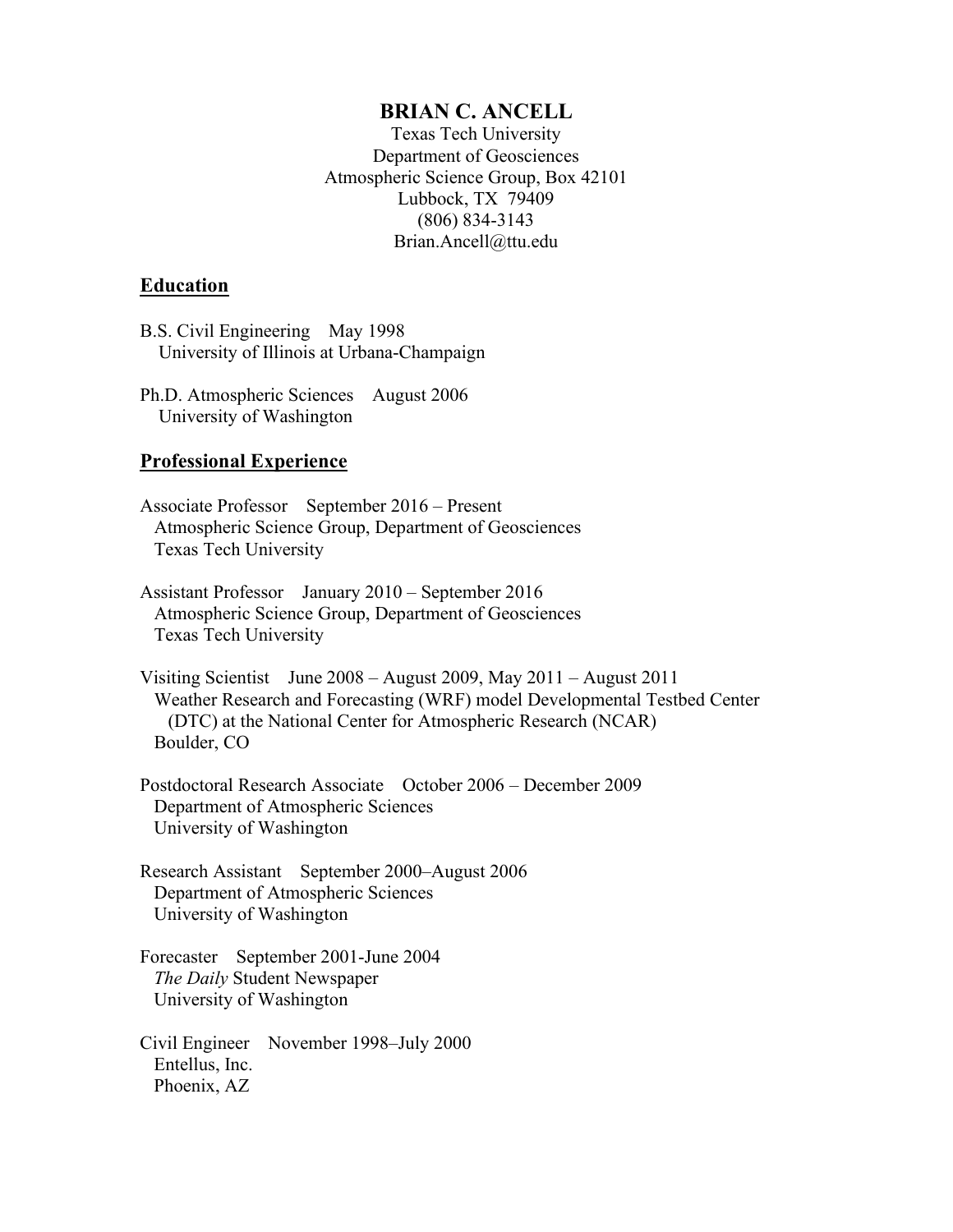Broadcast Meteorology Intern June 1999-September 1999 KNXV ABC Television Network Phoenix, AZ

Summer Research Intern, Oceanography June 1998 – August 1998 University of California at Santa Barbara

## **Teaching Experience**

Faculty January 2010 - Present Department of Geosciences, Texas Tech University Classes: ATMO1300 – Introduction to Atmospheric Sciences (Undergraduate) ATMO 3301 - General Meteorology (Undergraduate) ATMO5332 – Regional-Scale Numerical Weather Prediction (Graduate) GPH5324 - Radiative Transfer (Graduate)

Instructor January 2008 – March 2008 Department of Atmospheric Sciences, University of Washington Classes: ATMS 370 – Atmospheric Structure and Analysis ATMS 442/504 – Atmospheric Motions II

Teaching Assistant September 2001–December 2001, September 2002–December 2002 Department of Atmospheric Sciences, University of Washington Classes: ATMS 301 – Introduction to Atmospheric Sciences

# **Peer-Reviewed Publications**

\* Indicates author is graduate student of Brian Ancell

Wang, S., Y. Qing, **B.C. Ancell**, and Z.-L. Yang, 2022: Accelerating Flash Droughts Induced by the Joint Influence of Soil Moisture Depletion and Atmospheric Aridity. *Nature Communications*, in press.

Manser, R., and **B.C. Ancell**, 2022: Large Initial Condition Convection-Allowing Ensembles for Probabilistic Prediction of Convective Hazards. *Monthly Weather Review,*  in review.

**Ancell, B.C.**, and A.A. Coleman\*, 2022: New Perspectives on Ensemble Sensitivity Analysis with Applications to a Climatology of Severe Convection. *Bulletin of the American Meteorological Society*, in press.

Coleman, A.A.\*, and **B.C. Ancell**, 2020: Towards the Improvement of High-Impact Probabilistic Forecasts with a Sensitivity-based Convective-scale Ensemble Subsetting Technique. *Monthly Weather Review*, Vol. 148, No. 12, pages 4995-5014.

Hill, A.J., C.C. Weiss, and **B.C. Ancell**, 2020: Factors Influencing Ensemble Sensitivity-Based Targeted Observing Predictions at Convection-Allowing Resolutions. *Monthly Weather Review*, Vol. 148, No. 11, pages 4497-4517.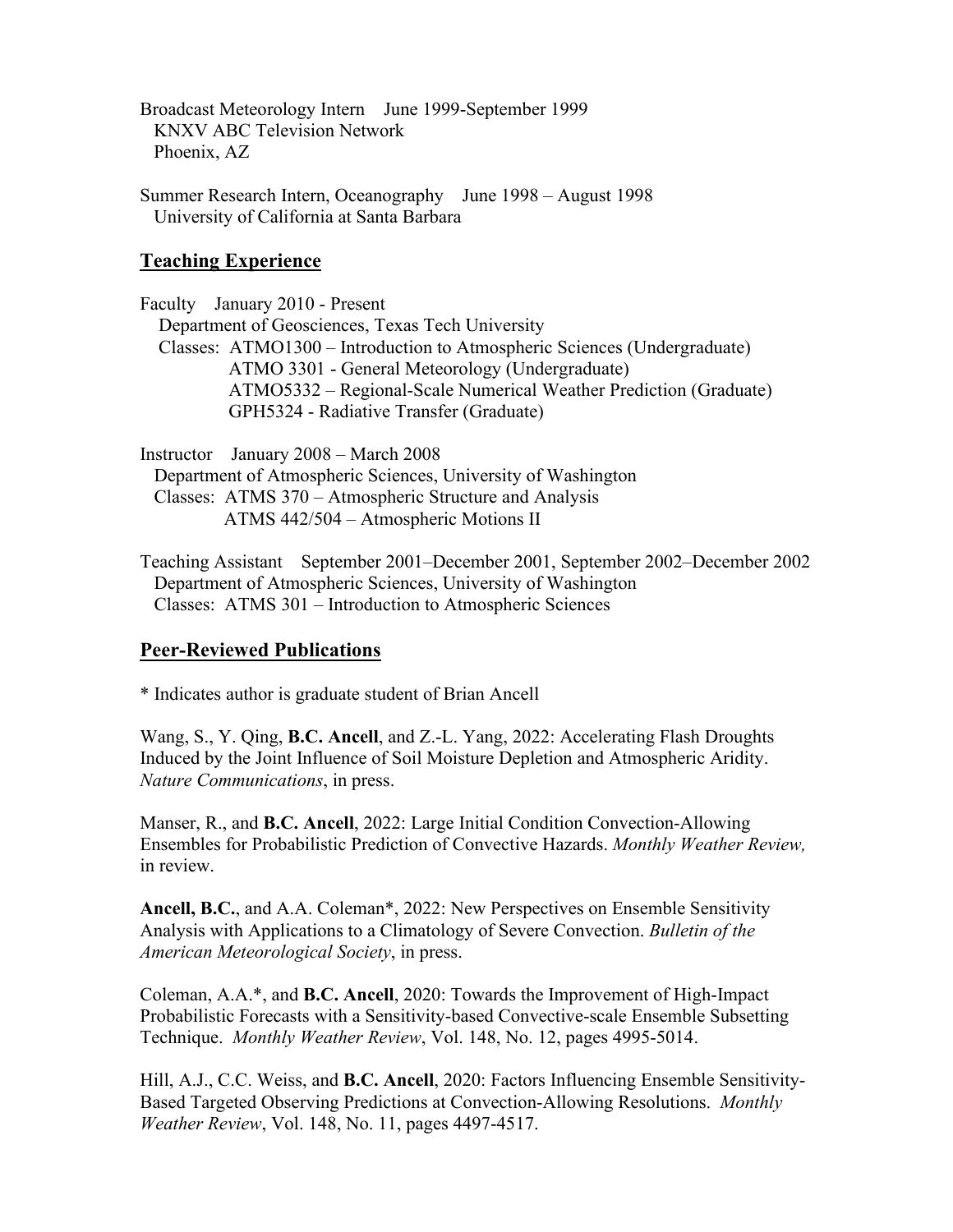Mitchell, M.J.\*, **B.C. Ancell**, J.A. Lee, and N. Smith\*, 2020: Development of Statistical Post-Processing Techniques for Improved Low-level Wind Speed Forecasts in West Texas. *Weather and Forecasting*, Vol. 35, No. 1, pages 129-147.

Smith, N.H.\*, and **B.C. Ancell**, 2019: Variations in Parametric Sensitivity for Wind Ramp Events in the Columbia River Basin. *Monthly Weather Review*, Vol. 147, No. 12, pages 4633-4651.

Nauert, J.C.\*, and **B.C. Ancell**, 2019: Quantifying the Effect of Irrigation on Non-local Aspects of the Atmosphere. *Journal of Geophysical Research - Atmospheres*, Vol. 124, No. 14, pages 7852-7867.

Wang, S., **B.C. Ancell**, G.H. Huang, and B.W. Baetz, 2018: Improving Robustness of Hydrologic Ensemble Predictions through Probabilistic Pre- and Post-processing in Sequential Data Assimilation. *Water Resources Research*, Vol. 54, No. 3, pages 2129- 2151.

Chmielewski, V.C., E.C. Bruning, and **B.C. Ancell**, 2018: Variations of Thunderstorm Charge Structures in West Texas on June 4 2012. *Journal of Geophysical Research - Atmospheres*, Vol. 123, No. 17, pages 9502-9523.

**Ancell, B.C.,** A. Bogusz\*, M.J. Lauridsen\*, and J.C. Nauert\*, 2018: Seeding Chaos: The Dire Consequences of Numerical Noise in NWP Perturbation Experiments. *Bulletin of the American Meteorological Society*, Vol. 99, No. 3, pages 615-628.

Lauridsen, M.J.\*, and **B.C. Ancell**, 2018: Nonlocal Inadvertent Weather Modification Associated with Wind Farms in the Central United States. *Advances in Meteorology*, Vol. 2018, 18 pages.

Smith, N.H.\*, and **B.C. Ancell**, 2017: Ensemble Sensitivity Analysis of Wind Ramp Events with Applications to Observation Targeting. *Monthly Weather Review*, Vol. 145, No. 7, pages 2505-2522.

Wang, S., G.H. Huang, B.W. Baetz, X.M. Cai, **B.C. Ancell**, and Y.R. Fan, 2017: Examining Dynamic Interactions among Experimental Factors Influencing Hydrologic Data Assimilation with the Ensemble Kalman Filter. *Journal of Hydrology*, Vol. 554, pages 743-757.

Wang, S., G.H. Huang, B.W, Baetz, and **B.C Ancell**, 2017: Towards Robust Quantification and Reduction of Uncertainty in Hydrologic Predictions: Integration of Particle Markov Chain Monte Carlo and Factorial Polynomial Chaos Expansion. *Journal of Hydrology*, Vol. 548, pages 484–497.

Hill, A.J., C.C. Weiss, and **B.C. Ancell**, 2016: Ensemble Sensitivity Analysis for Mesoscale Forecasts of Convection Initiation. *Monthly Weather Review*, Vol. 144, No. 11, pages 4161-4182.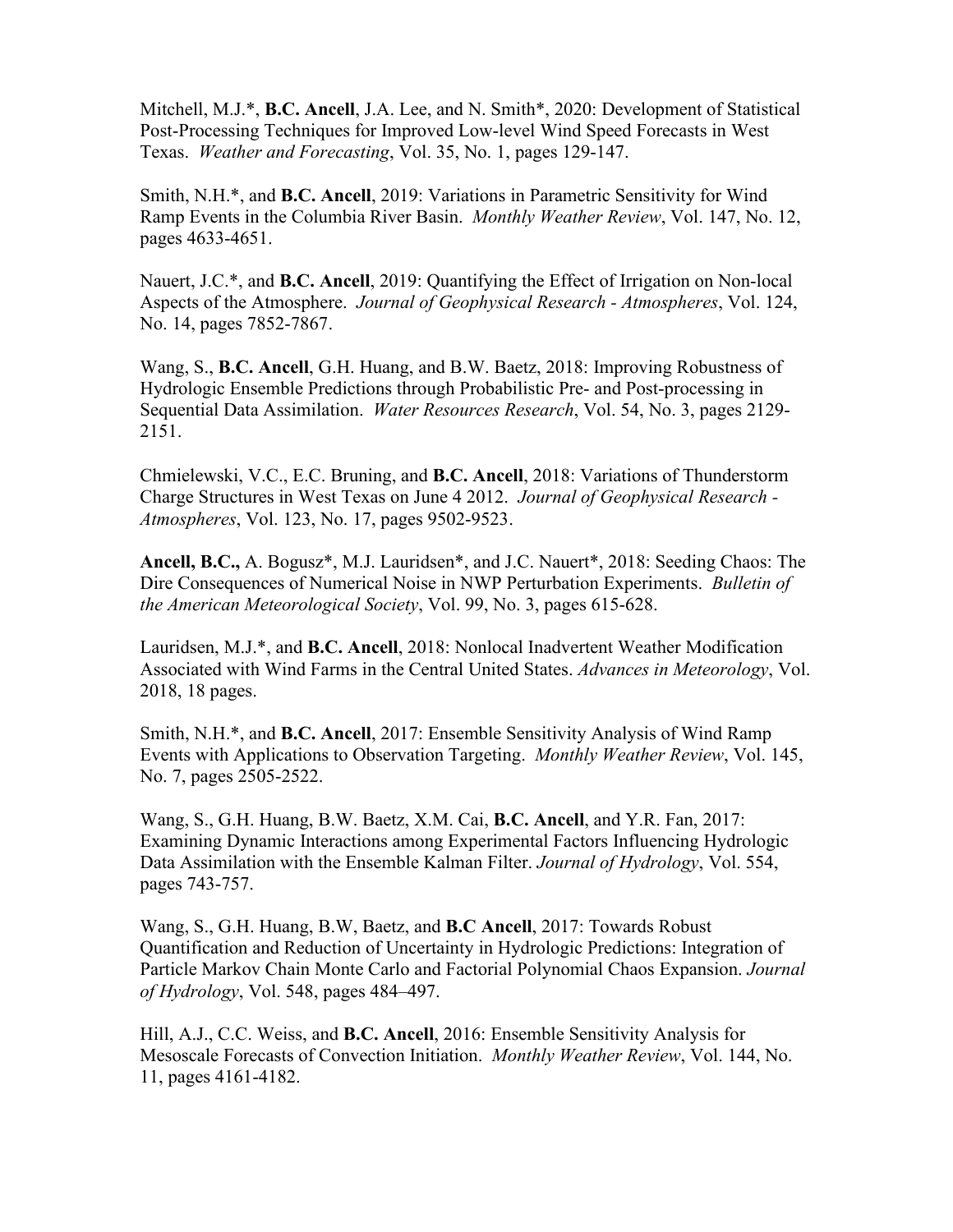**Ancell, B.C.**, 2016: Improving High-Impact Forecasts through Sensitivity-Based Ensemble Subsets: Demonstration and Initial Tests. *Weather and Forecasting*, Vol. 31, No. 3, pages 1019-1036.

Hollan, M.A.\*, and **B.C. Ancell**, 2015: Ensemble Mean Storm-Scale Performance in the Presence of Nonlinearity and Best Member Techniques for Improved Prediction. *Monthly Weather Review*, Vol. 143, No. 12, pages 5115-5133.

**Ancell, B.C.**, Erin Kashawlic\*, and J.L. Schroeder, 2015: Evaluation of Wind Forecasts and Observation Impacts from Variational and Ensemble Data Assimilation for Wind Energy Applications. *Monthly Weather Review*, Vol. 143, No. 8, pages 3230-3245.

Bednarczyk, C.N.\*, and **B.C. Ancell**, 2015: Ensemble Sensitivity Analysis Applied to a Southern Plains Convective Event. *Monthly Weather Review*, Vol. 143, No. 1, pages 230-249.

**Ancell, B.C.**, C.F. Mass, K. Cook, and B. Colman, 2014: Comparison of Surface Wind and Temperature Analyses from an Ensemble Kalman Filter and the NWS Real-Time Mesoscale Analysis System. *Weather and Forecasting*, Vol. 29, No. 4, pages 1058-1075.

McMurdie, L.A., and **B.C. Ancell**, 2014: Predictability Characteristics of Landfalling Cyclones along the North American West Coast. *Monthly Weather Review*, Vol. 142, No. 1, pages 301-319.

**Ancell, B.C.**, 2013: Nonlinear Characteristics of Ensemble Perturbation Evolution and Their Application to Forecasting High-Impact Events. *Weather and Forecasting*, Vol. 28, No. 6, pages 1353-1365.

**Ancell, B.C.**, and L.A. McMurdie, 2013: Ensemble Adaptive Data Assimilation Techniques Applied to Land-falling North American Cyclones. *Data Assimilation for Hydrologic, Oceanic, and Atmospheric Applications Volume II* (Springer), pages 555-576.

**Ancell, B.C.**, 2012: Examination of Analysis and Forecast Errors of High-Resolution Assimilation, Bias Removal, and Digital Filter Initialization with an Ensemble Kalman Filter. *Monthly Weather Review*, Vol. 140, No. 12, pages 3992-4004.

**Ancell, B.C.**, C.F. Mass, and G.J. Hakim, 2011: Evaluation of Surface Analyses and Forecasts with a Multiscale Ensemble Kalman Filter in Regions of Complex Terrain. *Monthly Weather Review*, Vol. 139, No. 6, pages 2008-2024.

**Ancell, B.C.**, and C.F. Mass, 2008: The Variability of Adjoint Sensitivity with Respect to Model Physics and Basic-State Trajectory. *Monthly Weather Review*, Vol. 136, No. 12, pages 4612-4628.

**Ancell, B.C.**, and G.J. Hakim, 2007: Comparing Adjoint- and Ensemble-Sensitivity Analysis with Applications to Observation Targeting. *Monthly Weather Review*, Vol. 135, No. 12, pages 4117-4134.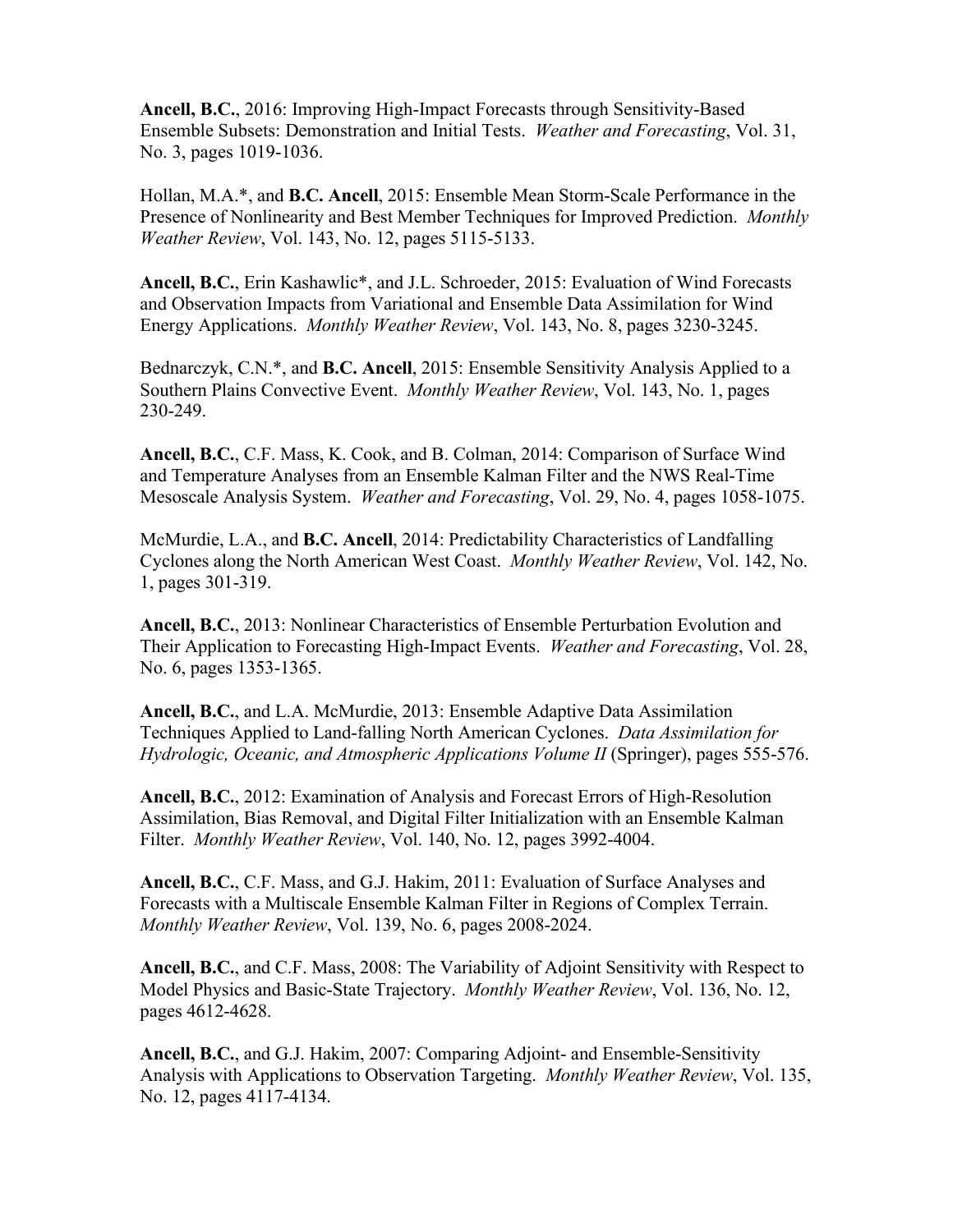**Ancell, B.C.**, and G.J. Hakim, 2007: Interpreting adjoint and ensemble sensitivity toward the development of optimal observation targeting strategies. *Meteorologische Zeitschrift*, Vol. 16, No. 6, pages 635-642.

**Ancell, B.C.**, and C.F. Mass, 2006: Structure, Growth Rates, and Tangent Linear Accuracy of Adjoint Sensitivities with Respect to Horizontal and Vertical Resolution. *Monthly Weather Review*, Vol. 134, No. 10, pages 2971-2988.

## **Book Chapters**

Sobel, A., **B.C. Ancell**, and R. Lanza, 2019: Infrastructure Security: Challenges and Directions for the 21st Century. Routledge Publishing, 314 pages.

# **Funding**

Agency: National Oceanic and Atmospheric Administration Title: Improving Forecasts of Severe Convection through Real Time Sensitivity-Based Ensemble Adjustment within an FV3 Framework Investigators: **Brian Ancell** (PI) and C. Weiss (co-PI) Amount: \$446,623 Duration: 3 years (May 2020 - April 2023)

Agency: National Institute for Standards and Technology Title: NWI: Measurement and Modeling of Engineering-Relevant Characteristics of Windstorms Investigators: John Schroeder (PI), **Brian Ancell** (co-PI), Brian Hirth (co-PI) Amount: \$581,757 Duration: 3 years (August 2019 – July 2022)

Agency: National Science Foundation Title: Elements: Software: NSCI: Empowering Data-driven Discovery with a Provenance Collection, Management, and Analysis Software Infrastructure Investigators: Yong Chen (PI), **Brian Ancell** (co-PI), William Hase (co-PI), Dong Dai (co-PI) Amount: \$599,982 Duration: 3 years (October 2018 - September 2021)

Agency: National Oceanic and Atmospheric Administration Title: Ensemble Subsetting within Optimized Ensembles to Improve Probabilistic Prediction of Severe Convection Investigators: **Brian Ancell** (PI) and C. Weiss (co-PI) Amount: \$448,137 Duration: 3 years (July 2017 - August 2020)

Agency: Texas Tech University

Title: Assessing the Livability and Technological Compatibility of an Independent, Interactive, and Sustainable Water and Power Home Utility System Investigators: **Brian Ancell** (PI), Carol Lindquist (co-PI), Beibei Ren (co-PI), Nadia Flores-Yeffal (co-PI)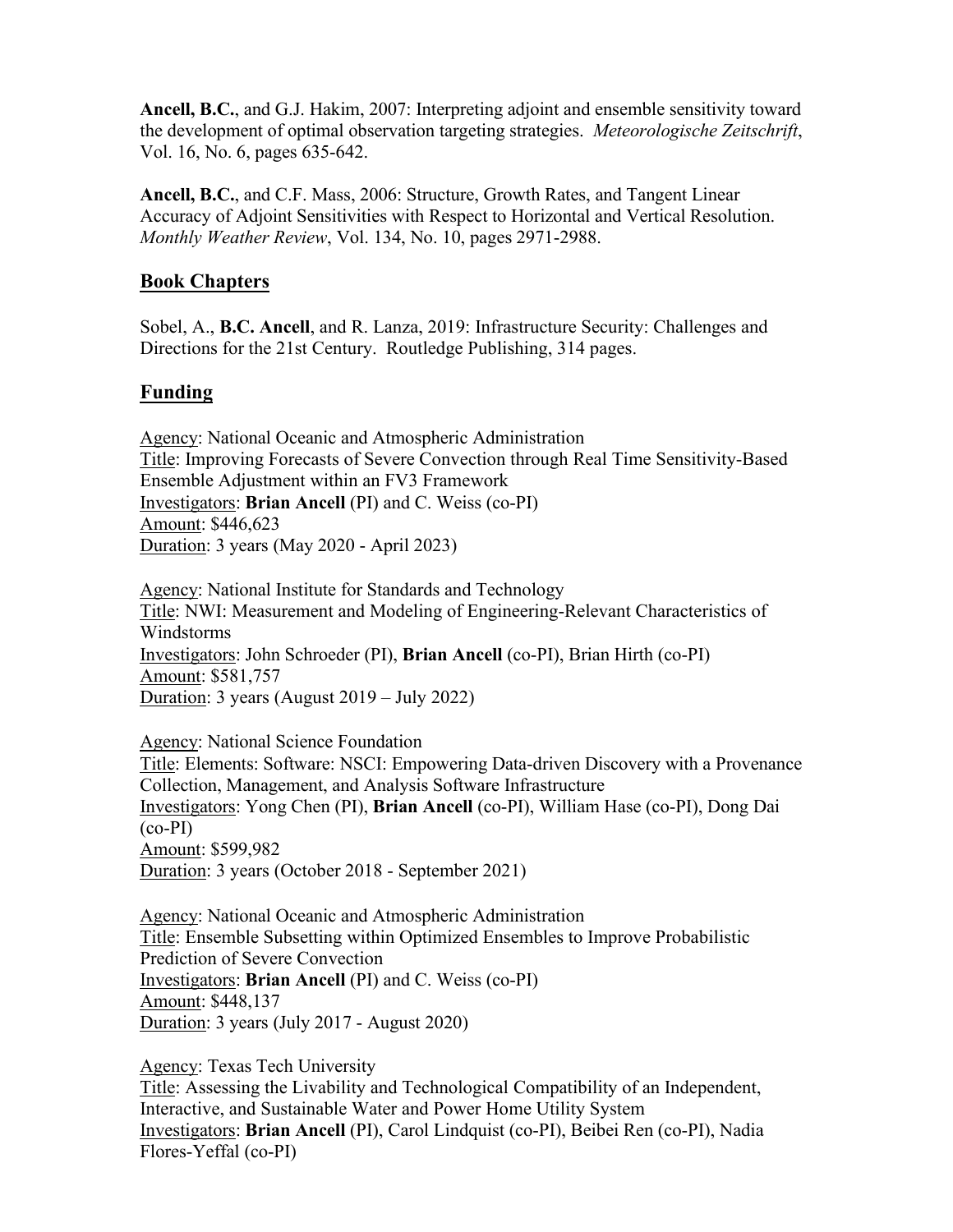Amount: \$140,000 Duration: 2 years (July 2017 - May 2019)

Agency: State of Texas Spark Fund Title: Commercialization of the Texas Tech Weather Prediction System Investigators: **Brian Ancell** (PI) Amount: \$100,000 Duration: 3 years (November 2016 - January 2020)

Agency: Department of Energy Title: Wind Forecast Improvement Project in Complex Terrain Investigators: **Brian Ancell** (PI) Amount: \$163,325 Duration: 3 years (September 2015 - August 2018)

Agency: National Science Foundation

Title: Collaborative Research: SI2-SSI:Big Weather Web: A Common and Sustainable Big Data Infrastructure in Support of Weather Prediction Research and Education in Universities Investigators: **Brian Ancell** (PI) Amount: \$166,428 Duration: 4 years (July 2015 - June 2019)

Agency: State of Texas Emerging Technology Fund Title: Supporting the Global Laboratory for Energy Asset Management & Microgrid (GLEAMM) Investigators: Robert Duncan (PI), **Brian Ancell** (co-PI), Michael Gisselman (co-PI), Stephan Bayne (co-PI), Miao He (co-PI), Qing Hui (co-PI), Philip Smith (co-PI), John Schroeder (co-PI), Rattikorn Hewett (co-PI) Amount: \$2,200,000 Duration: 5 years (January 2015 - January 2020)

Agency: National Science Foundation Title: CAREER: Quantifying Inadvertent Weather Modification and Education through Museum Programs Investigators: **Brian Ancell** (PI) Amount: \$721,883 Duration: 5 years (May 2012 - April 2017)

Agency: National Oceanic and Atmospheric Administration Title: Development of Probabilistic and Sensitivity-Based Forecast Tools to Improve High-Impact Forecasting Guidance at the NWS Investigators: **Brian Ancell** (PI) and C. Weiss (co-PI) Amount: \$369,333 Duration: 3 years (May 2014 - April 2017)

Agency: National Science Foundation Title: MRI Collaborative: Development of a Data-Intensive Scalable Computing Instrument for High Performance Computing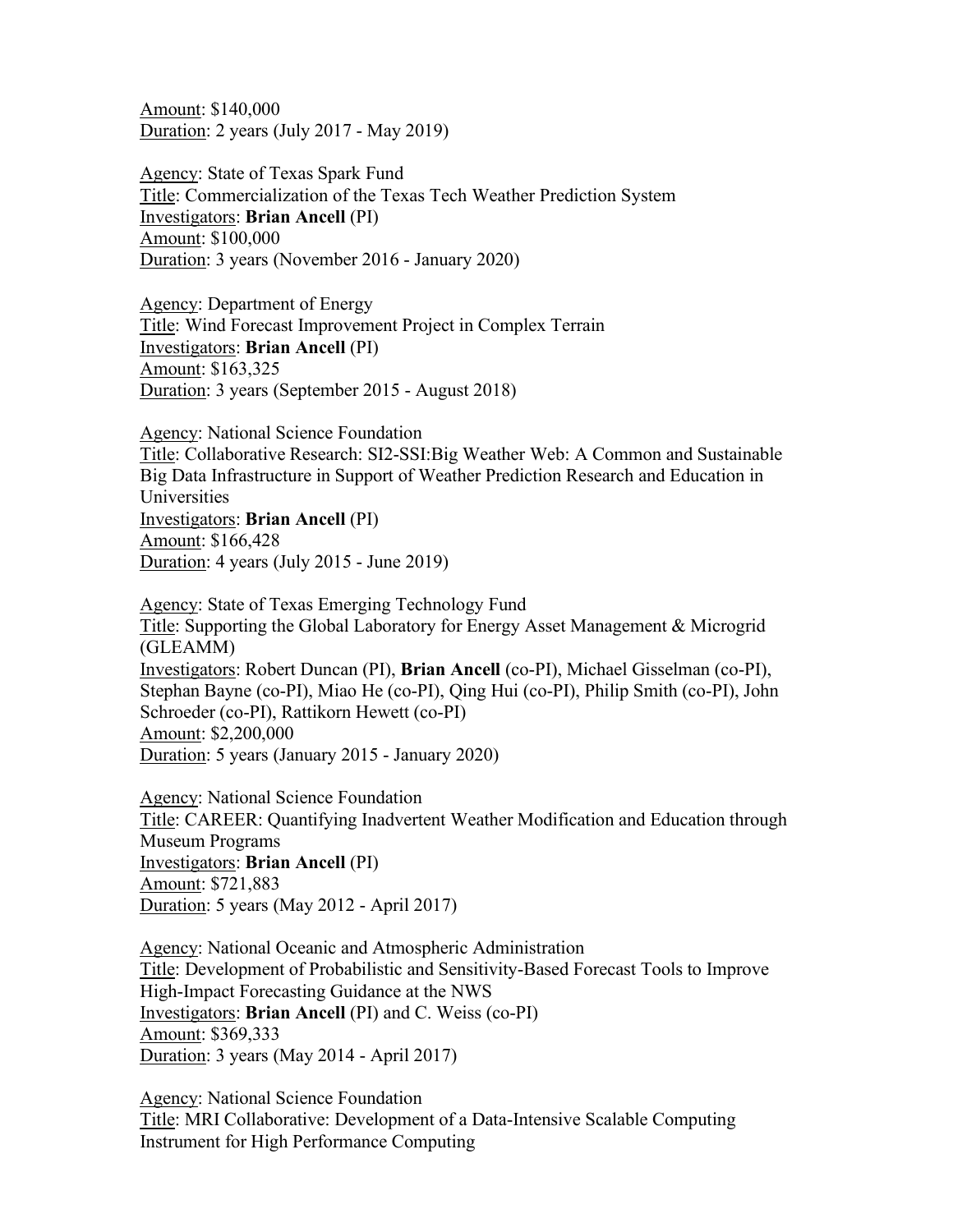Investigators: Y. Chen (PI), Y. Zhuang (co-PI), **Brian Ancell** (Supporting), N. Lopez-Benitez (Supporting), P. Smith (Supporting), R. Vadapalli (Supporting), J. Abbot (Supporting), S.-L. Kang (Supporting), B. Hase (Supporting) Amount: \$500,000 Duration: 3 years (May 2014 - April 2017)

Agency: Shell Wind Energy

Title: Texas Tech Wind Science and Engineering Research Center and Shell Wind Energy (Texas) High-resolution Ensemble Wind Energy Forecasting Test at Brazos Site Investigators: **Brian Ancell** (PI) Amount: \$200,000 (\$50,000 Awarded annually 2011-2014) Duration: 4 years (September 2011 - August 2015)

Agency: National Oceanic and Atmospheric Administration Title: Integration of Forecast Sensitivity into the NWS Forecasting Process to Improve Predictability of High-impact Weather Investigators: **Brian Ancell** (PI) and C. Weiss (co-PI) Amount: \$340,069 Duration: 4 years (May 2011 - June 2015)

Agency: University Corporation for Atmospheric Research Title: Comparison of Surface Analysis Techniques toward Operational Use at the NWS Investigators: **Brian Ancell** (PI) Amount: \$9,849 Duration: 1 year (June 2012 - May 2013)

Agency: Department of Energy Title: Weather Forecast Improvement Project Investigators: J. Schroeder (PI) and **Brian Ancell** (co-PI) Amount: \$481,637 Duration: 3 years (October 2010 - September 2013)

Agency: University Corporation for Atmospheric Research Title: Development of a High-resolution Ensemble Kalman Filter for Operational Analysis and Short-term Forecasting at the National Weather Service Investigators: **Brian Ancell** (PI) Amount: \$27,856 Duration: 2 years (October 2009 - September 2011)

Agency: Naval Research Laboratory Title: Predictability and Weather Regimes along the West Coast Investigators: **Brian Ancell** (PI) Amount: \$26,562 Duration: 2 years (August 2009 - July 2011)

## **Invited Presentations**

"Improving High-Impact Weather Forecasts through Real Time Ensemble Adjustment Techniques", CIWRO modeling workshop, Norman, OK, December 6, 2021.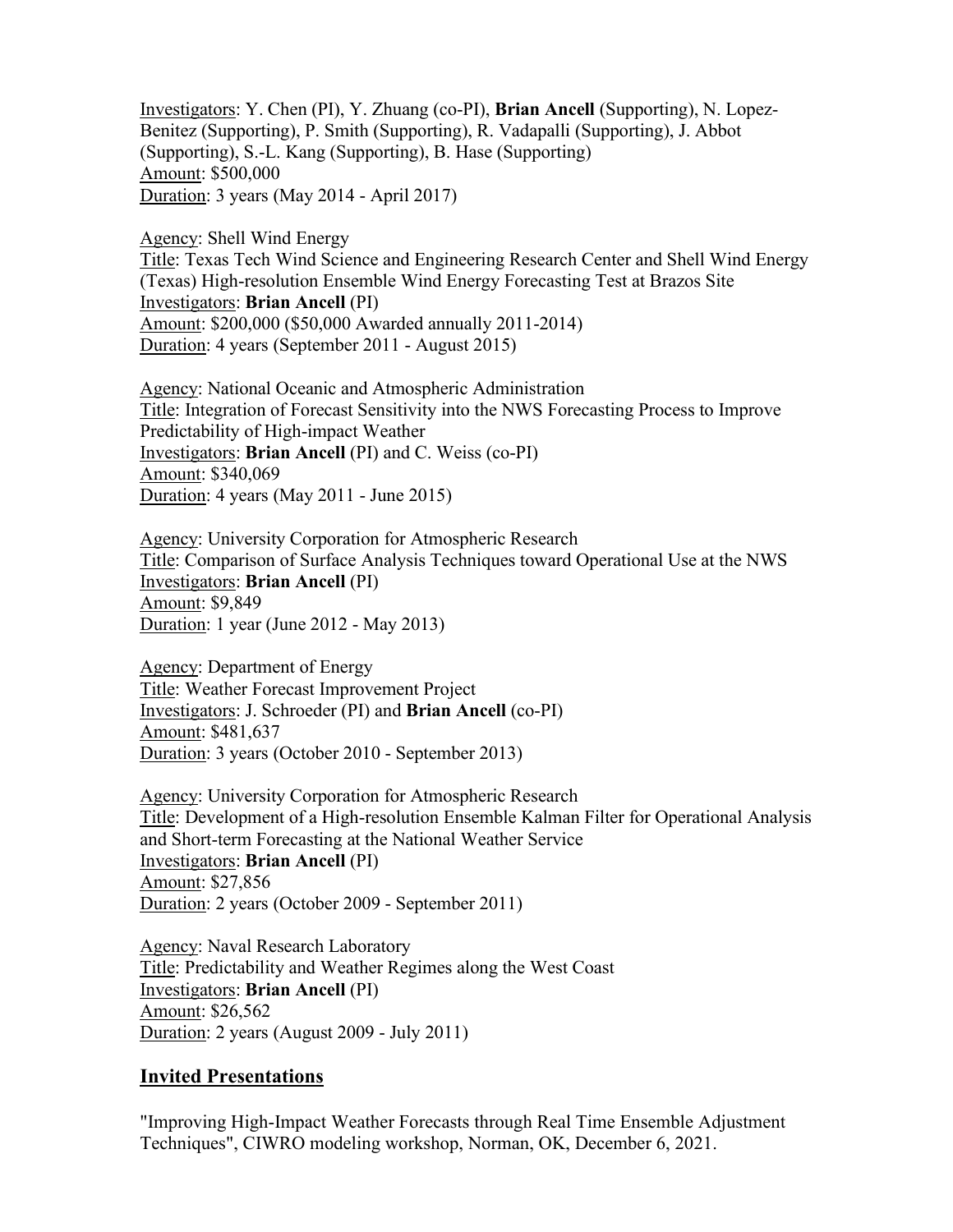"The Home Utility Management System (HUMS): An Interactive, Renewable Water and Power Management System", Texas Tech Office of Research and Innovation Coffee Collaboration Series, Lubbock, TX, September 16, 2021.

"Developing an Ensemble Sensitivity-Based Subsetting Tool for Improved Forecasts of High-Impact Events", Colorado State University Department of Atmospheric Science Seminar Series, Ft. Collins, CO, March 12, 2020.

"The Home Utility Management System (HUMS): An Interactive, Renewable Water and Power Management System", Texas Tech University Urban Tech Center Seminar, Lubbock, TX, Feb. 27, 2020.

"The Use of Ensemble Sensitivity to Improve Probabilistic Forecasts of High-Impact Events", Air Force Weather Agency Seminar Series, Omaha, NE, July 9, 2019.

"Developing Ensemble-Based Sensitivity Tools to Improve and Understand the Predictability of High-Impact Events", Hong Kong Polytechnic University Distinguished Lecture Series, Hong Kong, China, July 30, 2018.

"Assessing the Livability and Technological Compatibility of an Independent, Interactive, and Sustainable Water and Power Home Utility System", Gulf Coast Power Association Seminar Series, Austin, TX, Feb. 26, 2018.

"The Use of Ensemble Sensitivity to Improve Probabilistic Forecasts of High-Impact Events", Air Force Weather Agency Seminar Series, Omaha, NE, Oct. 10, 2017.

"Today's Challenges Forecasting the Wind and the Weather", GLEAMM Innovation Scholars Seminar Series, National Ranching Heritage Center, Lubbock, TX, Oct. 11, 2017.

"Assessing the Livability and Technological Compatibility of an Independent, Interactive, and Sustainable Water and Power Home Utility System", Costa Rica Green Building Conference, San Jose, Costa Rica, May 25, 2017.

"Inadvertent Weather Modification: Do Humans Play a Significant Role in Our Weather?", Osher Lifelong Learning Institute, Lubbock, TX, April 4, 2017.

"The TTU WRF Ensemble Prediction System", National Oceanic and Atmospheric Administration Storm-Scale Ensemble Workshop, College Park, MD, August 29-30, 2016.

"The TTU WRF Deterministic/Ensemble Prediction System", Norman National Weather Service Office Seminar, Norman, OK, May 10, 2016.

"Evaluation of Convective-Scale Ensemble Sensitivity Fields", National Oceanic and Atmospheric Administration Spring Forecast Experiment, Norman, OK, May 3, 2016.

"Developing Ensemble-Based Tools to Improve and Understand the Predictability of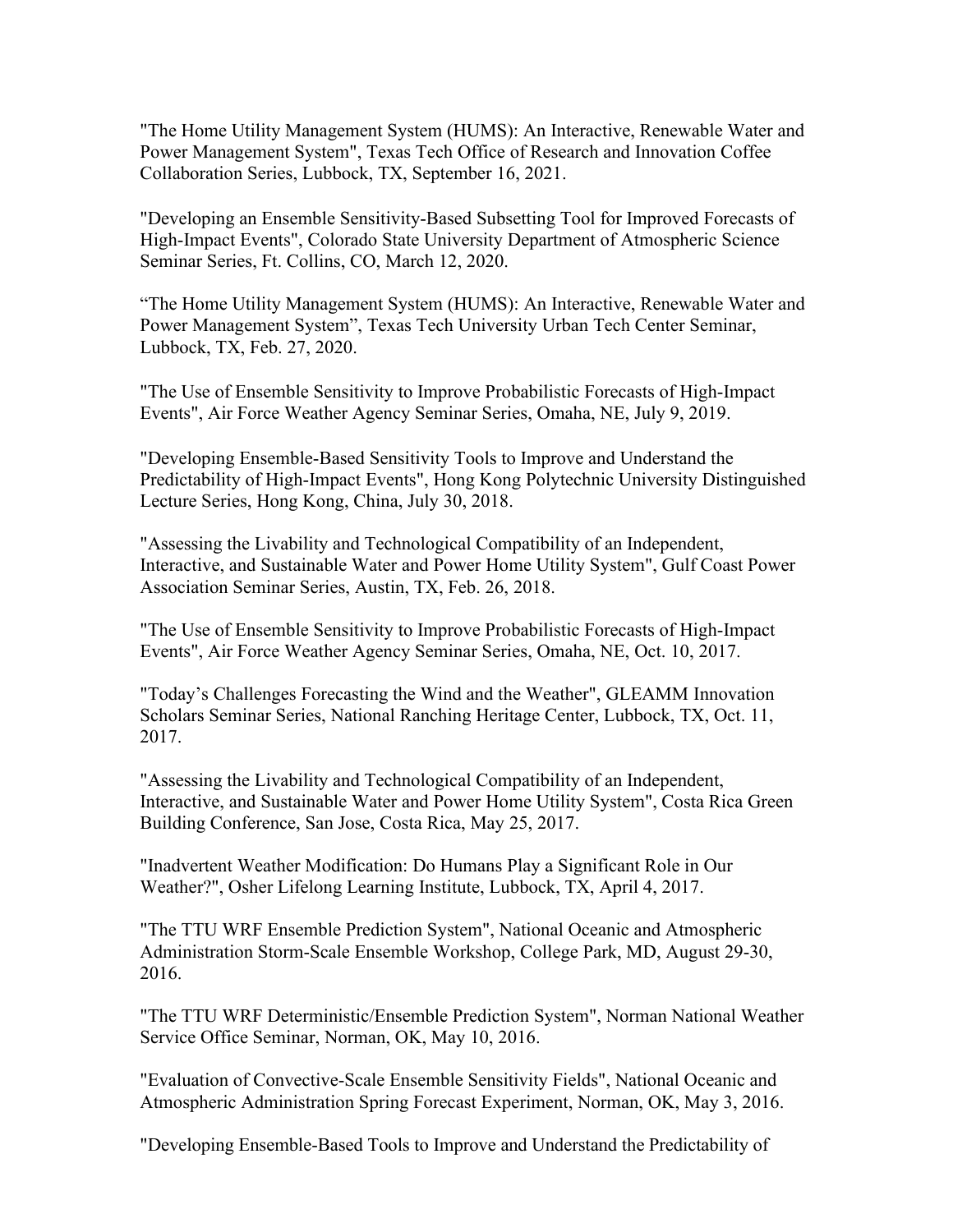High-Impact Events", University of Maryland Department of Atmospheric and Ocean Science Weekly Colloquium, College Park, MD, April 23, 2015.

"The TTU WRF Deterministic/Ensemble Prediction System", Houston National Weather Service Office Seminar, Houston, TX, October 10, 2014.

"Developing Ensemble-Based Tools to Improve Predictability within the Texas Tech Prediction System", American Meteorological Society Houston Chapter Meeting, Houston, TX, October 10, 2014.

"The TTU WRF Deterministic/Ensemble Prediction System", Amarillo National Weather Service Forecast Office Seminar, Amarillo, TX, May 28, 2014.

"The Challenges of Wind Prediction from a Forecast Sensitivity Perspective", Society for Industrial and Applied Mathematics Annual Meeting, San Diego, CA, July 12, 2013.

"Ensemble Predictability of High-Impact Events", 3TIER, Inc., Seattle, WA, August 1, 2013.

"Some Interesting Issues Regarding Ensemble Data Assimilation and Forecasting", Texas Tech Wind Science and Engineering Weekly Seminar Series, Texas Tech University, Lubbock, TX, October 3, 2012.

"The Theory and Practice of Numerical Weather Prediction and Atmospheric Data Assimilation", Texas Tech CS5331 Guest Class Lecture (Professor Yong Chen), Department of Computer Science, Texas Tech University, March 9, 2012.

"Atmospheric Reanalysis: The Good, the Bad, and the Ugly", Texas Tech PUAD5348 Class Guest Lecture (Professor Katherine Hayhoe), Department of Political Science, Texas Tech University, Lubbock, TX, February 6, 2012.

"Atmospheric Ensemble Data Assimilation: Theory, Practice, and the Importance of Resolution", Texas Tech University Mathematics and Statistics Department Weekly Colloquium Series, Texas Tech University, Lubbock, TX, April 28, 2011.

"The Theory and Practice of Numerical Weather Prediction and Atmospheric Data Assimilation", Texas Tech Math5399 Class Guest Lecture (Professor Phil Smith), Texas Tech University Department of Math and Statistics, Texas Tech University, Lubbock, TX, April 15, 2011.

"Multi-Scale Ensemble Data Assimilation: Applications Using Improved Resolution", Texas Tech Wind Science and Engineering Weekly Seminar Series, Texas Tech University, Lubbock, TX, March 9, 2011.

"Multi-Scale Ensemble Data Assimilation: How Important is Improved Resolution?", Weekly Atmospheric Sciences Seminar Series, Texas A&M University, College Station, TX, November 23, 2010.

"Ensemble Sensitivities, Their Relationship to Adjoint Sensitivities, and Their Use in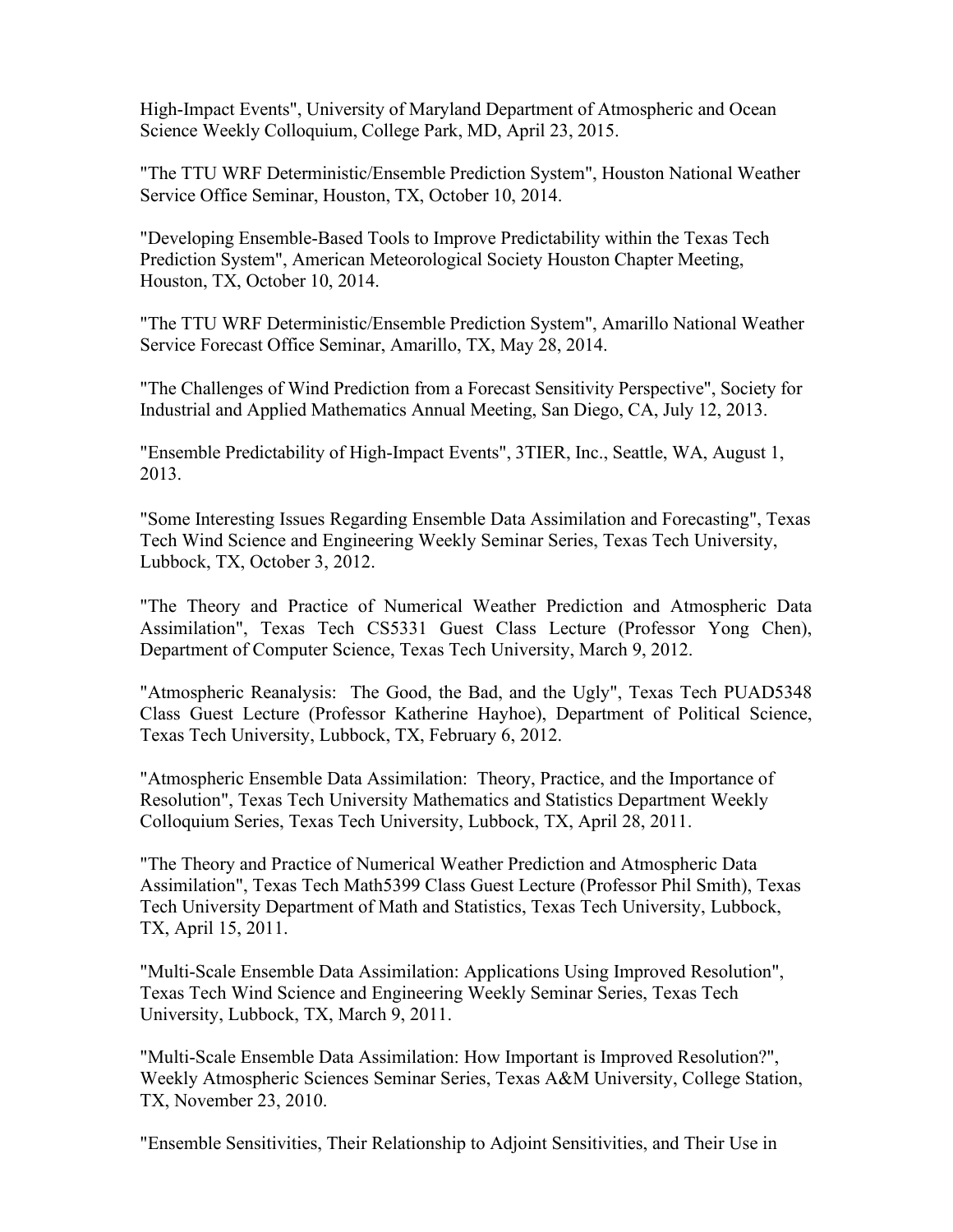Data Assimilation", Naval Research Laboratory, Monterey, CA, April 17, 2006.

"Toward a Real-time Mesoscale 4DVAR system", Weekly Atmospheric Sciences Seminar Series, University of Wisconsin, Madison, WI, March 24, 2004.

## **Conference Presentations**

Coleman, A., and **B.C. Ancell**, 31st Conference on Weather Analysis and Forecasting (WAF)/27th Conference on Numerical Weather Prediction (American Meteorological Society Annual Meeting), Houston, TX, "Can We Predict the Predictability of High-Impact Forecast Events?", Jan. 27, 2022.

Arseneau, I., and **B.C. Ancell**, 26th Conference on Integrated Observing and Assimilation Systems for the Atmosphere, Oceans, and Land Surface (American Meteorological Society Annual Meeting), Houston, TX, "Exploring the Value of a High-Precision Targeted Observation Strategy for Mobile Radiosonde Deployment", Jan. 25, 2022.

Schwartz, C., J. Bresch, J.F. Bresch, J. Creus-Costa, **B.C. Ancell**, and T. Hutchinson, 26th Conference on Integrated Observing and Assimilation Systems for the Atmosphere, Oceans, and Land Surface (American Meteorological Society Annual Meeting), Houston, TX, "The Impact of Assimilating Specialized Rawinsonde Observations over the North Pacific Ocean", Jan. 25, 2022.

**Ancell, B.C**., and A. Coleman, American Geophysical Union Annual Meeting, New Orleans, LA, ["Ensemble](https://meetingorganizer.copernicus.org/ECSS2019/ECSS2019-99.pdf) Subsetting for Operational Use", Dec. 14, 2021.

Sliwinski, T., and **B.C. Ancell**, Special Symposium on Global and Mesoscale Models (American Meteorological Society Annual Meeting), New Orleans, LA, ["Operational](https://ams.confex.com/ams/101ANNUAL/meetingapp.cgi/Paper/383780)  [Probabilistic Hail Size Forecasting over the Southern Great Plains using Hailcast](https://ams.confex.com/ams/101ANNUAL/meetingapp.cgi/Paper/383780)  [Implemented into the Texas Tech Univ. Real-time Ensemble Prediction System"](https://ams.confex.com/ams/101ANNUAL/meetingapp.cgi/Paper/383780), January 14, 2021.

Coleman, A., and **B.C. Ancell**, 25th Conference on Integrated Observing and Assimilation Systems for the Atmosphere, Oceans, and Land Surface (American Meteorological Society Annual Meeting), New Orleans, LA, ["Improving the](https://ams.confex.com/ams/101ANNUAL/meetingapp.cgi/Paper/381149)  [Predictability of Severe Convection with Ensemble Sensitivity Analysis"](https://ams.confex.com/ams/101ANNUAL/meetingapp.cgi/Paper/381149), January 14, 2021.

Arseneau, I., and **B.C. Ancell**, 25th Conference on Integrated Observing and Assimilation Systems for the Atmosphere, Oceans, and Land Surface (American Meteorological Society Annual Meeting), New Orleans, LA, ["Demonstrating the Value](https://ams.confex.com/ams/101ANNUAL/meetingapp.cgi/Paper/382496)  [of Targeted Upper-Air Observations for Assimilation into the TTU WRF Ensemble](https://ams.confex.com/ams/101ANNUAL/meetingapp.cgi/Paper/382496)  [Using Ensemble Sensitivity Analysis in Convective Scenarios"](https://ams.confex.com/ams/101ANNUAL/meetingapp.cgi/Paper/382496), January 14, 2021.

Manser, R., and **B.C. Ancell**, 25th Conference on Integrated Observing and Assimilation Systems for the Atmosphere, Oceans, and Land Surface (American Meteorological Society Annual Meeting), New Orleans, LA, ["Initial Condition Strategies for Large](https://ams.confex.com/ams/101ANNUAL/meetingapp.cgi/Paper/382742)  [Convection-Allowing Model Ensembles"](https://ams.confex.com/ams/101ANNUAL/meetingapp.cgi/Paper/382742), January 13, 2021.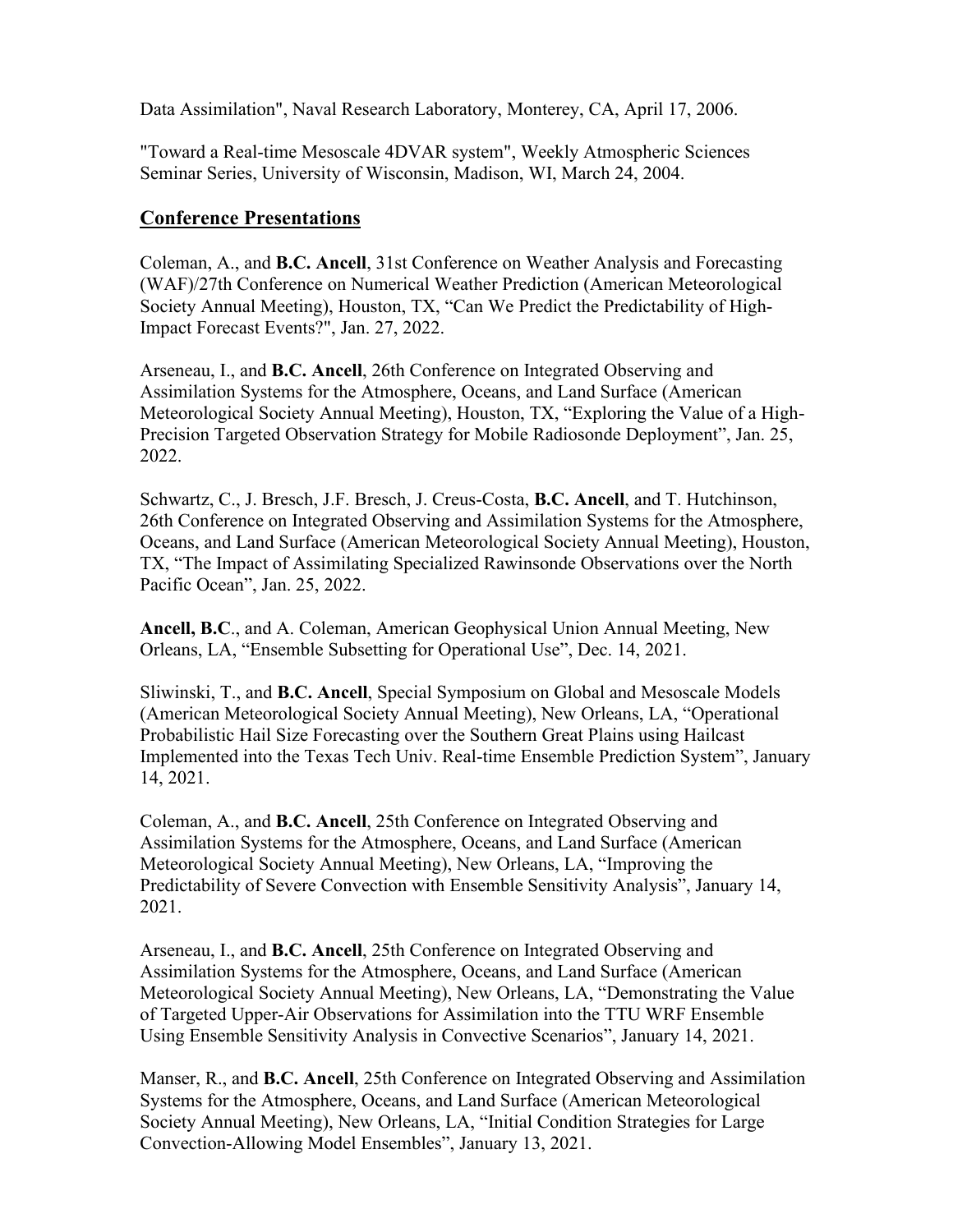Manser, R., and **B.C. Ancell**, 7th Sustainable Cities Costa Rica Conference, San Jose, Costa Rica, "Development of Utility Management Algorithms for the HUMS System", July 15, 2020.

**Ancell, B.C**., 16th International Conference on Environmental, Cultural, Economic, and Social Sustainability, Santiago, Chile, "The Home Utility Management System (HUMS): An Interactive, Renewable Water and Power Management System", Jan. 30, 2020.

Coleman, A., and **B.C. Ancell**, 30th Conference on Weather Analysis and Forecasting/26th Conference on Numerical Weather Prediction (American Meteorological Society Annual Meeting), Boston, MA, "Optimizing a Sensitivity-Based Ensemble Subsetting Technique for Convective-Scale Forecasts", Jan. 16, 2020.

Manser, R.P., and **B.C. Ancell**, 30th Conference on Weather Analysis and Forecasting/26th Conference on Numerical Weather Prediction (American Meteorological Society Annual Meeting), Boston, MA, "Verification of Convection-Allowing Initial Condition Ensemble Modeling Systems with WRF-ARW", Jan. 14, 2020.

Manser, R.P., and **B.C. Ancell**, 15th Symposium on Societal Applications: Policy, Research and Practice (American Meteorological Society Annual Meeting), Boston, MA, "Algorithm Development for Smart Home Software: The Home Utility Management System", Jan. 13, 2020.

Hill, A.J., C.C. Weiss, and **B.C. Ancell**, 24th [Conference on Integrated Observing and](https://ams.confex.com/ams/98Annual/webprogram/22IOAS.html)  [Assimilation Systems for the Atmosphere, Oceans, and Land Surface](https://ams.confex.com/ams/98Annual/webprogram/22IOAS.html) (American Meteorological Society Annual Meeting), Boston, MA, "Factors Influencing Ensemble Sensitivity-Based Targeted Observing Predictions at Convection-Allowing Resolutions", Jan. 15, 2020.

**Ancell, B.C.**, and A. Coleman, American Geophysical Union Annual Meeting, San Francisco, CA, ["The Nature and Variability of Ensemble Sensitivity Fields that Diagnose](https://meetingorganizer.copernicus.org/ECSS2019/ECSS2019-99.pdf)  [Severe Convection"](https://meetingorganizer.copernicus.org/ECSS2019/ECSS2019-99.pdf), Dec. 10, 2019.

Ancell, B.C., and A. Coleman, 10<sup>th</sup> European Conference on Severe Storms, Krakow, Poland, ["The Nature and Variability of Ensemble Sensitivity Fields that Diagnose Severe](https://meetingorganizer.copernicus.org/ECSS2019/ECSS2019-99.pdf)  [Convection"](https://meetingorganizer.copernicus.org/ECSS2019/ECSS2019-99.pdf), Nov. 7, 2019.

Coleman, A., and **B.C. Ancell**, 18th Conference on Mesoscale Processes, Savannah, GA, "Sensitivity-Based Ensemble Subsetting at Convective Scales", July 29, 2019.

**Ancell, B.C.**, C. Lindquist, B. Ren, K. Rainwater, N. Flores, and T. Arsuffi, 6th Sustainable Cities Costa Rica Conference, San Jose, Costa Rica, "The HUMS Home: An Interactive, Renewable Water and Power Management System", May 16, 2019.

**Ancell, B.C.**, A. Coleman, and A.J. Hill, European Geosciences Union Annual Meeting, Vienna, Austria, "Ensemble Sensitivity-Based Subsetting Overview and Evaluation Activities at the 2018 NOAA HWT ", April 12, 2019.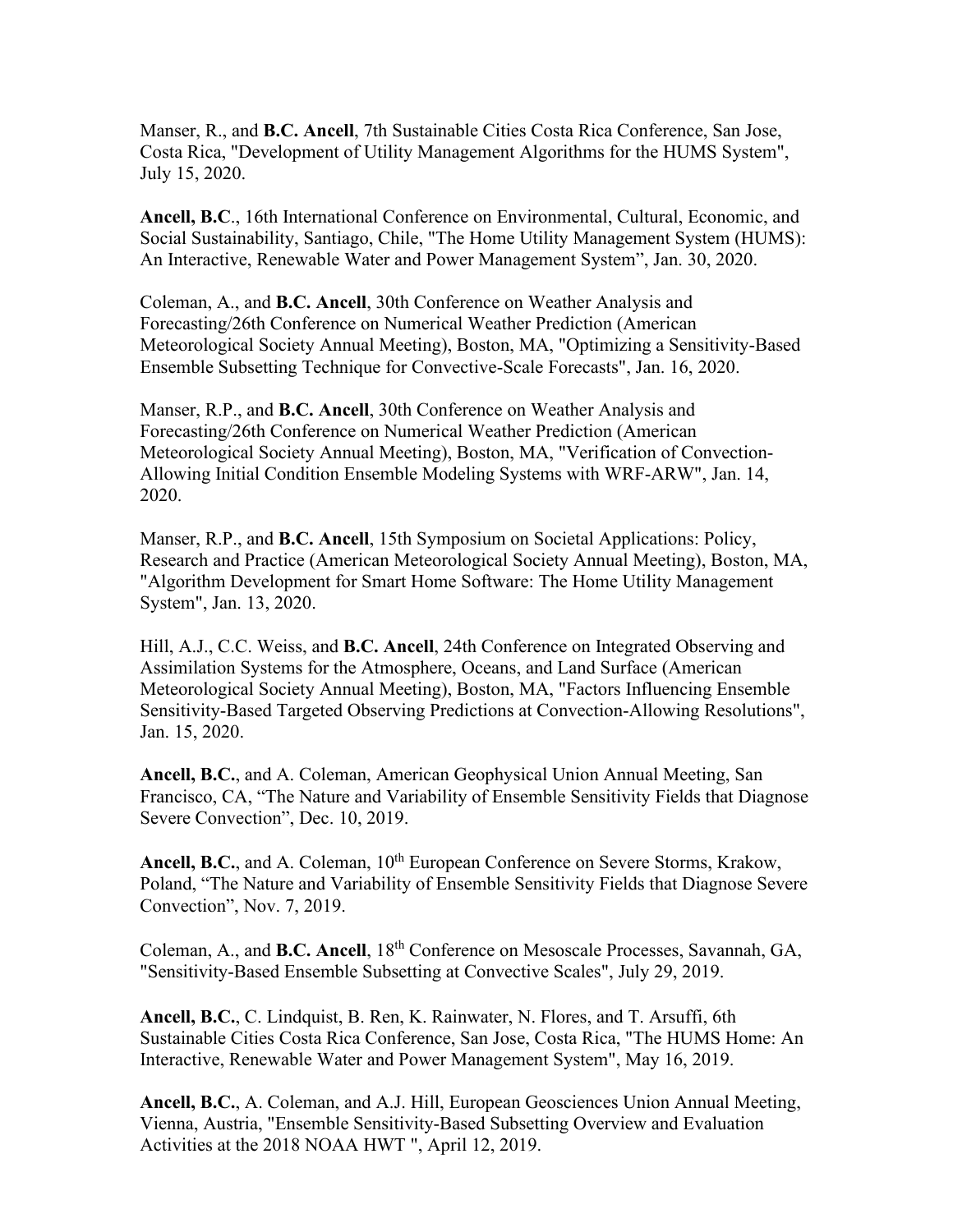**Ancell, B.C.**, A. Coleman, and A.J. Hill, 23rd Conference on Integrated Observing and Assimilation Systems for the Atmosphere, Ocean, and Land Surface (American Meteorological Society Annual Meeting), Phoenix, AZ, "Ensemble Sensitivity-Based Subsetting Overview and Evaluation Activities at the 2018 NOAA HWT ", Jan.8, 2019.

Coleman, A., and **B.C. Ancell**, 23rd Conference on Integrated Observing and Assimilation Systems for the Atmosphere, Ocean, and Land Surface (American Meteorological Society Annual Meeting), Phoenix, AZ, "Ensemble Sensitivity-Based Subsetting at Convective Scales: Objective Verification and Optimization", Jan. 10, 2019.

Wixtrom, T.J., and **B.C. Ancell**, Special Symposium on Mesoscale Meteorological Extremes: Understanding, Prediction, and Projection (American Meteorological Society Annual Meeting), Phoenix, AZ, "Ensemble Precipitation Forecasting with Adaptive Parameterization Selection", Jan. 7, 2019.

**Ancell, B.C.**, A. Coleman, and A.J. Hill, American Geophysical Union Annual Meeting, Washington D.C., "Ensemble Sensitivity-Based Subsetting Overview and Evaluation Activities at the 2018 NOAA HWT ", Dec. 12, 2018.

Hill, A.J., C.C. Weiss, and **B.C. Ancell**, 29th Conference on Severe Local Storms (American Meteorological Society), Stowe, VT, "Towards Improving Forecasts of Severe Convection along the Dryline Through Targeted Observing with Ensemble Sensitivity Analysis", Oct. 26, 2018.

Coleman, A., and **B.C. Ancell**, 29th Conference on Severe Local Storms (American Meteorological Society), Stowe, VT, "Convective-Scale Ensemble Subsetting with Ensemble Sensitivity Analysis", Oct. 23, 2018.

**Ancell, B.C.**, A. Coleman, A.J. Hill, and C.C. Weiss, 29th Conference on Severe Local Storms (American Meteorological Society), Stowe, VT, "Ensemble Sensitivity-Based Subsetting Overview and Evaluation Activities at the 2018 NOAA HWT", Oct. 22, 2018.

Coleman, A., and **B.C. Ancell**, 3rd Annual Texas Weather Conference, Arlington, TX, "Sensitivity-Based Ensemble Subsetting at Convective Scales", Sept. 22, 2018.

**Ancell, B.C.**, A. Bogusz, M. Lauridsen, and J.C. Nauert, Workshop on Sensitivity Analysis and Data Assimilation in Meteorology and Oceanography, Aveiro, Portugal, "Chaos Seeding within Perturbation Experiments", July 2, 2018.

Wixtrom, T.J., and **B.C. Ancell**, 29th Conference on Weather Analysis and Forecasting (American Meteorological Society), Denver, CO, "Development of an Adaptive Ensemble Technique", June 5, 2018.

**Ancell, B.C**, International Symposium on Data Assimilation 2018, Munich, Germany, "The Nature and Variability of Ensemble Sensitivity Fields that Diagnose Severe Convection", March 7-8, 2018.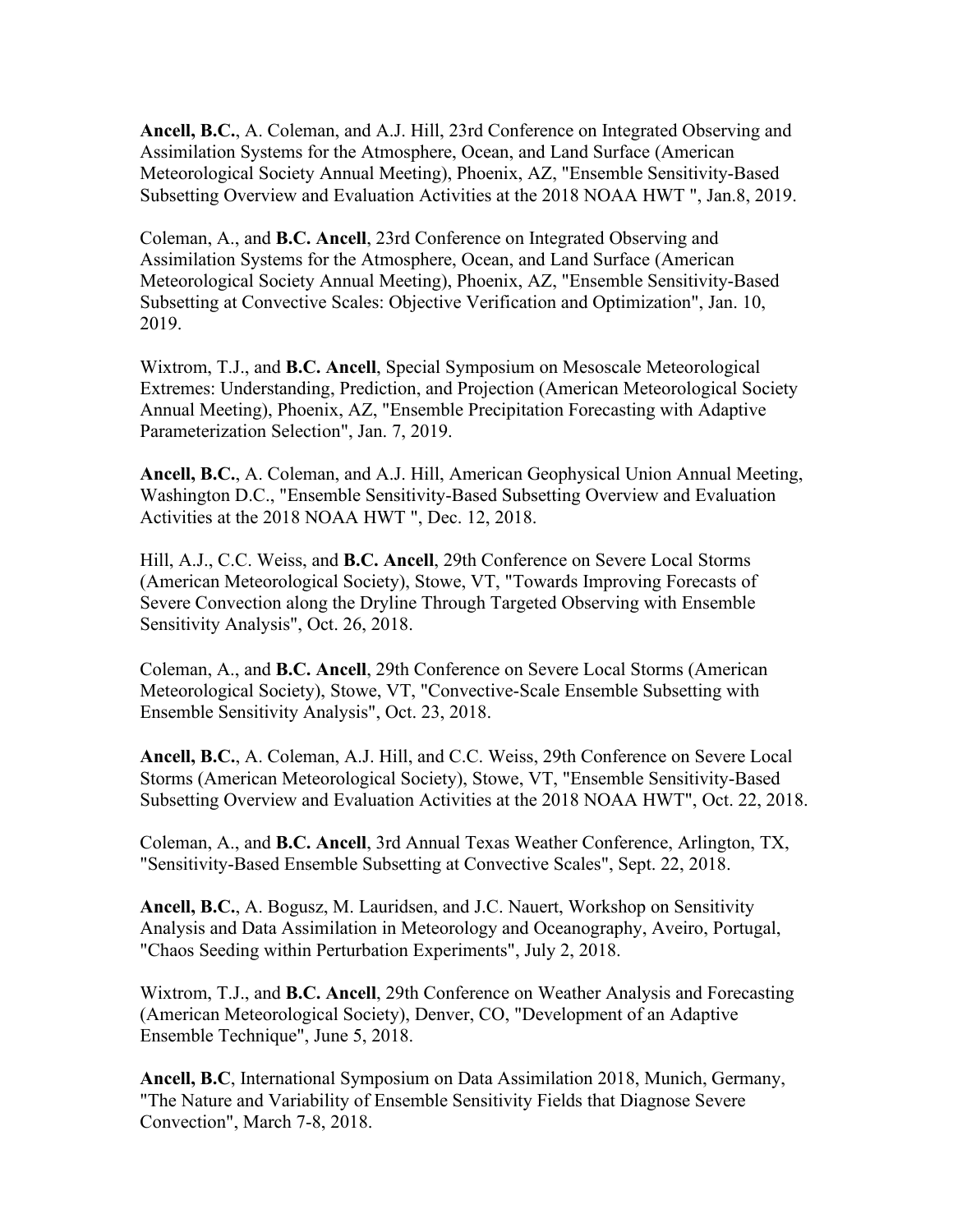Hill, A.J., C.C. Weiss, and **B.C. Ancell**, [22nd Conference on Integrated Observing and](https://ams.confex.com/ams/98Annual/webprogram/22IOAS.html)  [Assimilation Systems for the Atmosphere, Oceans, and Land Surface](https://ams.confex.com/ams/98Annual/webprogram/22IOAS.html) (American Meteorological Society Annual Meeting), Austin, TX, "Ensemble-Sensitivity Analysis-Based Observation Targeting Experiments for Mesoscale Convection Forecasts and Factors Influencing Observation-Impact Prediction", January 9, 2018.

Madden, J, and **B.C. Ancell**, [22nd Conference on Integrated Observing and Assimilation](https://ams.confex.com/ams/98Annual/webprogram/22IOAS.html)  [Systems for the Atmosphere, Oceans, and Land Surface](https://ams.confex.com/ams/98Annual/webprogram/22IOAS.html) (American Meteorological Society Annual Meeting), Austin, TX, "Determining the Impact of Assimilating Satellite Radiance Data for Forecasts within a Mesoscale Ensemble Kalman Filter", January 9, 2018.

Marquis, M.,Y. Pichugina, R. Banta, A. Choukulkar, T.A. Bonin, B.J. McCarty, L. Bianco, I.V. Djalalova, K. McCaffrey, J.M. Wilczak, K. Lantz, C.N. Long, J.B. Olson, J.S. Kenyon, M. Toy, K. Holub, R. Pierce, C. Draxl, J.F. Newman, A. Clifton, J.K. Lundquist, R. Worsnop, **B.C. Ancell**, L.K. Berg, K.A. Lundquist, and J.W. Cline, [Ninth](https://ams.confex.com/ams/98Annual/webprogram/9ENERGY.html)  [Conference on Weather, Climate, and the New Energy Economy](https://ams.confex.com/ams/98Annual/webprogram/9ENERGY.html) (American Meteorological Society Annual Meeting), Austin, TX, "Overview of WFIP2 Model Validation Efforts", January 8, 2018.

Smith, N.H., and **B.C. Ancell**, [Ninth Conference on Weather, Climate, and the New](https://ams.confex.com/ams/98Annual/webprogram/9ENERGY.html)  [Energy Economy](https://ams.confex.com/ams/98Annual/webprogram/9ENERGY.html) (American Meteorological Society Annual Meeting), Austin, TX, "Parametric and Initial Condition Sensitivity of Wind Ramp Events", January 8, 2018.

Bogusz, A, and **B.C. Ancell**, [21st Conference on Planned and Inadvertent Weather](https://ams.confex.com/ams/98Annual/webprogram/21WXMOD.html)  [Modification](https://ams.confex.com/ams/98Annual/webprogram/21WXMOD.html) (American Meteorological Society Annual Meeting), Austin, TX, "Modeling the Nonlocal Effects of Summer Growing Season Irrigation in the Great Plains" January 10, 2018.

**Ancell, B.C.**, [22nd Conference on Integrated Observing and Assimilation Systems for the](https://ams.confex.com/ams/98Annual/webprogram/22IOAS.html)  [Atmosphere, Oceans, and Land Surface](https://ams.confex.com/ams/98Annual/webprogram/22IOAS.html) (American Meteorological Society Annual Meeting), Austin, TX, "The Nature and Variability of Ensemble Sensitivity Fields that Diagnose Severe Convection", January 9, 2018.

**Ancell, B.C.,** A. Bogusz, M.J. Lauridsen, and J.C. Nauert, [21st Conference on Planned](https://ams.confex.com/ams/98Annual/webprogram/21WXMOD.html)  [and Inadvertent Weather Modification](https://ams.confex.com/ams/98Annual/webprogram/21WXMOD.html) (American Meteorological Society Annual Meeting), Austin, TX, ["The Issue of Chaos Seeding within Experiments Designed to](https://ams.confex.com/ams/98Annual/webprogram/Paper325414.html)  [Study Inadvertent Weather Modification"](https://ams.confex.com/ams/98Annual/webprogram/Paper325414.html), January 10, 2018.

**Ancell, B.C.,** American Geophysical Union Annual Meeting, New Orleans, LA, "The Nature and Variability of Ensemble Sensitivity Fields that Diagnose Severe Convection", December 13, 2017.

Hill, A.J., C.C. Weiss, and **B.C. Ancell**, American Geophysical Union Annual Meeting, New Orleans, LA, "Ensemble-sensitivity Based Observation Targeting for Mesoscale Convection Forecasts and Factors Influencing Observations-Impact Prediction", December 13, 2017.

**Ancell, B.C.,** 17th Conference on Mesoscale Processes, American Meteorological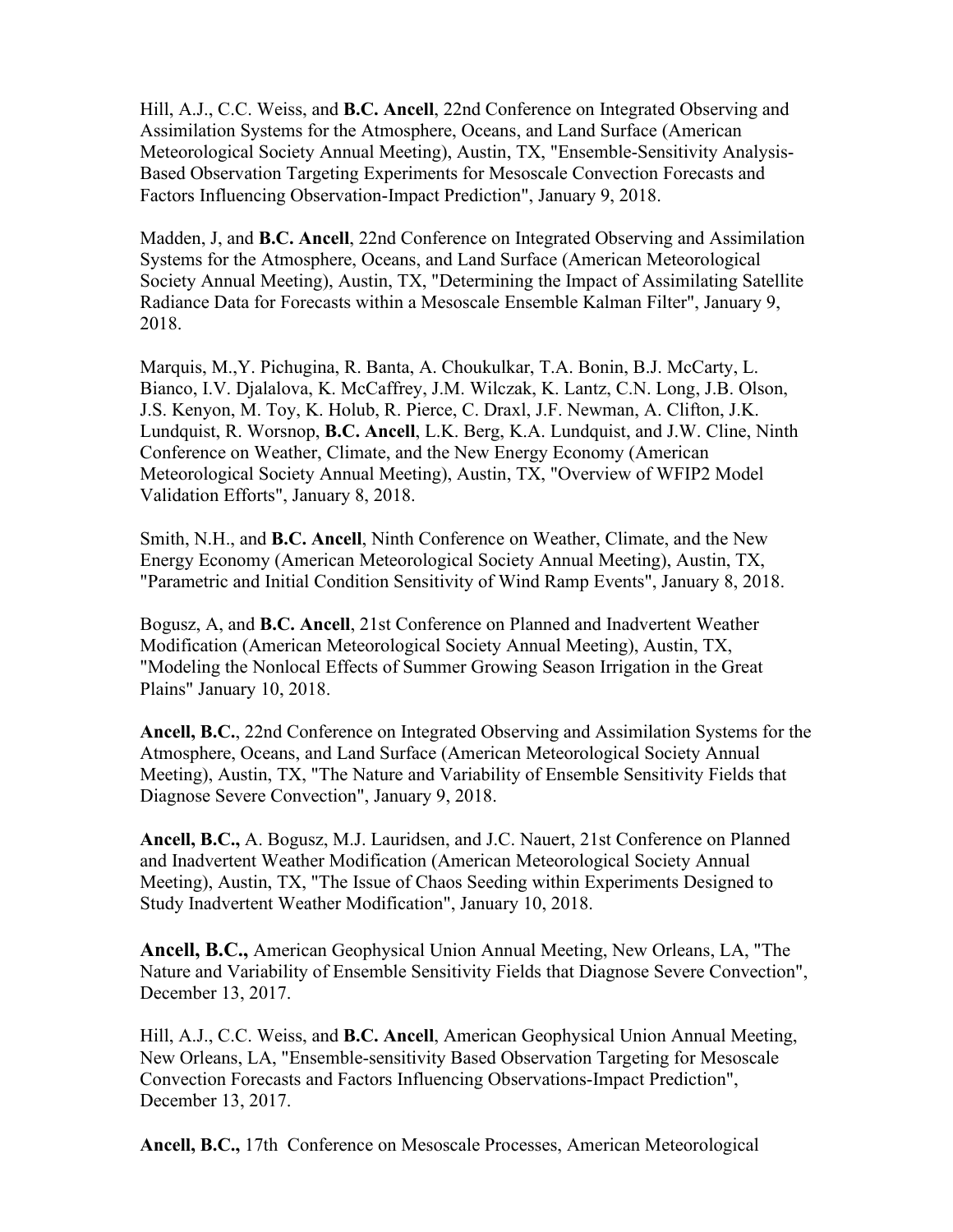Society, San Diego, CA, "The Effects of the Amplification of Numerical Noise through Chaos on Predictability Studies", July 24, 2017.

**Ancell, B.C**., European Geosciences Union General Assembly, Vienna, Austria, "The Effects of the Amplification of Numerical Noise through Chaos on Predictability Studies", April 27, 2017

**Ancell, B.C**., [28th Conference on Weather Analysis and Forecasting/24th Conference on](https://ams.confex.com/ams/97Annual/webprogram/28WAF24NWP.html)  [Numerical Weather Prediction](https://ams.confex.com/ams/97Annual/webprogram/28WAF24NWP.html) (American Meteorological Society Annual Meeting), Seattle, WA, "The Effects of Numerical Noise on Perturbation Experiments", January 24, 2017.

**Ancell, B.C**., and B. Burghardt, [28th Conference on Weather Analysis and](https://ams.confex.com/ams/97Annual/webprogram/28WAF24NWP.html)  [Forecasting/24th Conference on Numerical Weather Prediction](https://ams.confex.com/ams/97Annual/webprogram/28WAF24NWP.html) (American Meteorological Society Annual Meeting), Seattle, WA, "Initial Results from the Evaluation of Convective Ensemble Sensitivity at the 2016 HWT Spring Forecast Experiment", January 25, 2017.

Mitchell, M.J., **B.C. Ancell**,, J.A. Lee, S. Haupt, and L. Della Monache, [28th Conference](https://ams.confex.com/ams/97Annual/webprogram/28WAF24NWP.html)  [on Weather Analysis and Forecasting/24th Conference on Numerical Weather Prediction](https://ams.confex.com/ams/97Annual/webprogram/28WAF24NWP.html) (American Meteorological Society Annual Meeting), Seattle, WA, "Development of Statistical Post-Processing Techniques for Improved Low-Level Wind Speed Forecasts in West Texas", January 25, 2017.

Bogusz, A., and **B.C. Ancell**, [28th Conference on Weather Analysis and Forecasting/24th](https://ams.confex.com/ams/97Annual/webprogram/28WAF24NWP.html)  [Conference on Numerical Weather Prediction](https://ams.confex.com/ams/97Annual/webprogram/28WAF24NWP.html) (American Meteorological Society Annual Meeting), Seattle, WA, "Modeling the Nonlocal Effects of Summer Growing Season Irrigation in the Great Plains", January 23, 2017.

Smith, N.H., and **B.C. Ancell**, [8th Conference on Weather, Climate, Water and the New](https://ams.confex.com/ams/97Annual/webprogram/8ENERGY.html)  [Energy Economy](https://ams.confex.com/ams/97Annual/webprogram/8ENERGY.html) (American Meteorological Society Annual Meeting), Seattle, WA, "Sensitivity Analysis of Wind Ramp Forecasts in Complex Terrain to Planetary Boundary Layer Parameters", January 25, 2017.

Hill, A.J., C.C. Weiss, and **B.C. Ancell**, [21st Conference on Integrated Observing and](https://ams.confex.com/ams/97Annual/webprogram/21IAOS.html)  [Assimilation Systems for the Atmosphere, Oceans, and Land Surface](https://ams.confex.com/ams/97Annual/webprogram/21IAOS.html) (American Meteorological Society Annual Meeting), Seattle, WA, "Ensemble Sensitivity-Based Observation Targeting Experiments for Southern Plains Dryline Convection", January 26, 2017.

Chmielewski, V.C., E.C. Bruning, and **B.C. Ancell**, [8th Conference on the](https://ams.confex.com/ams/97Annual/webprogram/8LIGHTNING.html)  [Meteorological Application of Lightning Data](https://ams.confex.com/ams/97Annual/webprogram/8LIGHTNING.html) (American Meteorological Society Annual Meeting), Seattle, WA, "An Analysis of Small Changes in Environment Which Resulted in Diverse Charge Structures on 4 June 2012 in West Texas", January 25, 2017.

**Ancell, B.C**., American Geophysical Union Annual Meeting, San Francisco, CA, "The Effects of Numerical Noise on Perturbation Experiments", December 14, 2016.

**Ancell, B**.**C**., and B. Burghardt, B., 28th Conference on Severe Local Storms, American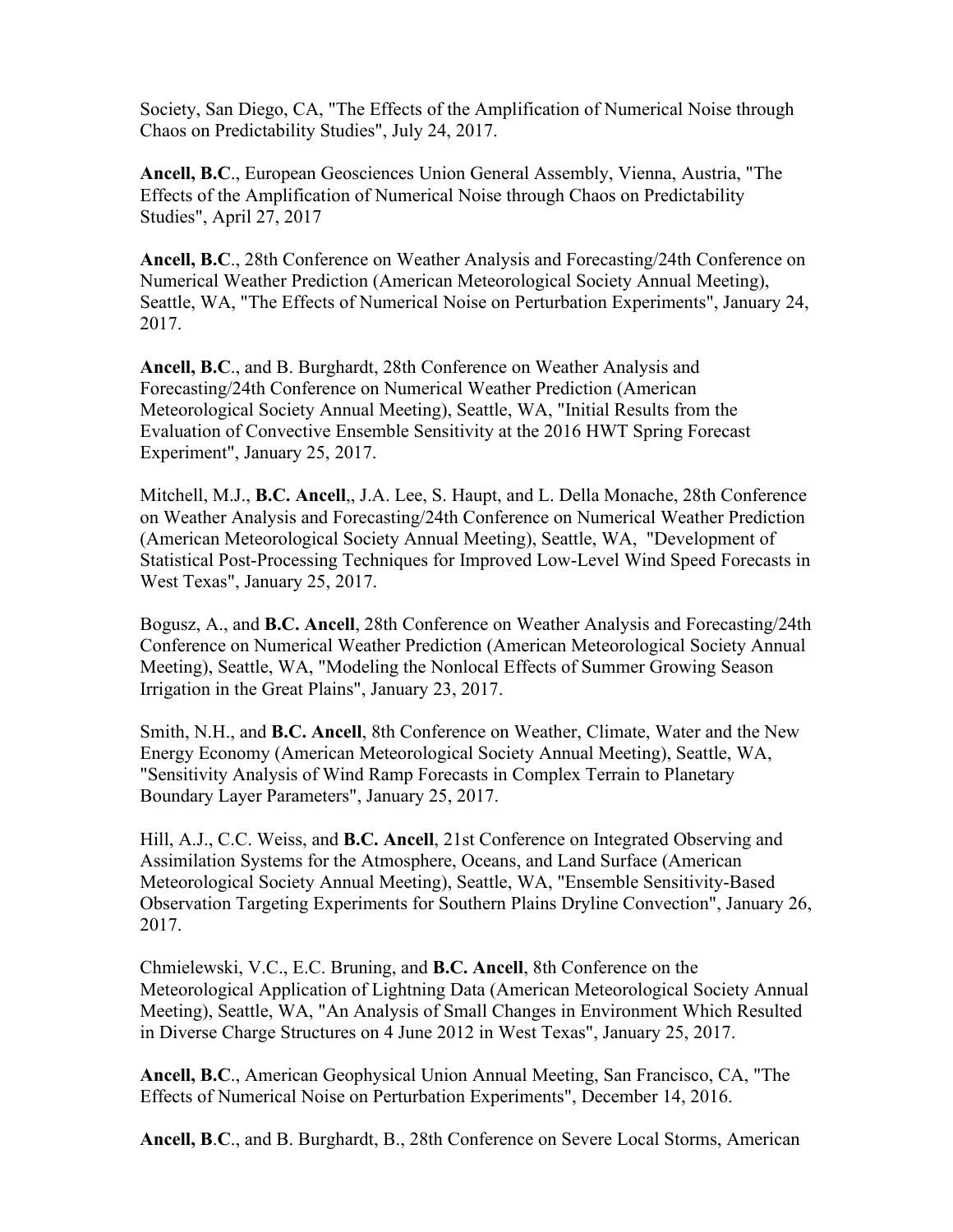Meteorological Society, Portland, OR, "Improving Spread Characteristics in a Convection Allowing Ensemble", November 9, 2016.

Hill, A.J., C.C. Weiss, and **B.C. Ancell,** 28th Conference on Severe Local Storms, American Meteorological Society, Portland, OR, "Ensemble Sensitivity-Based Observation Targeting Experiments for Southern Plains Dryline Convection", November 8, 2016.

**Ancell, B**.**C**., The Texas Weather Conference, The National Weather Service, Austin, TX, "The Use of Forecast Sensitivity to Improve High-Impact Ensemble Forecasts", February 6, 2016.

Burghardt, B., and **B.C. Ancell**, 20th Conference on Integrated Observing and Assimilation Systems for the Atmosphere, Oceans, and Land Surface (IOAS-AOLS), American Meteorological Society, New Orleans, LA, "Quantifying Accuracy and Dispersion of Ensemble Forecasts of Severe Convection Using an Object-Based Technique", January 11, 2016.

Hill, A.J., C.C. Weiss, and **B.C. Ancell**, 20th Conference on Integrated Observing and Assimilation Systems for the Atmosphere, Oceans, and Land Surface (IOAS-AOLS), American Meteorological Society, New Orleans, LA, "Ensemble Sensitivity-Based Observation Targeting OSSEs for Southern Plains Dryline Convection", January 12, 2016.

**Ancell, B.C.**, A.J. Hill, and B. Burghardt, 27th Conference on Weather Analysis and Forecasting/23rd Conference on Numerical Weather Prediction, American Meteorological Society, Chicago, IL, "The Use of Ensemble-Based Sensitivity with Observations to Improve Predictability of Severe Convective Events", July 1, 2015.

**Ancell, B.C.**, A.J. Hill, and B. Burghardt, 10th Adjoint Workshop, Roanoke, WV, "The Use of Ensemble-Based Sensitivity with Observations to Improve Predictability of Severe Convective Events", June 1, 2015.

Smith, N., and **B.C. Ancell**, 6th Conference on Weather, Climate, and the New Energy Economy, American Meteorological Society, Phoenix, AZ, "Targeted Observations for Wind Ramps using Ensemble Sensitivity Analysis", January 7, 2015.

**Ancell, B.C**., A.J. Hill, and B. Burghardt, 19th Conference on Integrated Observing and Assimilation Systems for the Atmosphere, Oceans, and Land Surface (IOAS-AOLS), American Meteorological Society, Phoenix, AZ, "The Use of Ensemble-based Sensitivity with Observations to Improve Predictability of Severe Convective Events", January 7, 2015.

Hill, A.J., C. C. Weiss, and **B.C. Ancell**, 19th Conference on Integrated Observing and Assimilation Systems for the Atmosphere, Oceans, and Land Surface (IOAS-AOLS), American Meteorological Society, Phoenix, AZ, "Mesoscale Ensemble Sensitivity and Observation Targeting of Dryline Convection", January 7, 2015.

Nauert, J.C., and **B.C. Ancell**, 20th Conference on Planned and Inadvertent Weather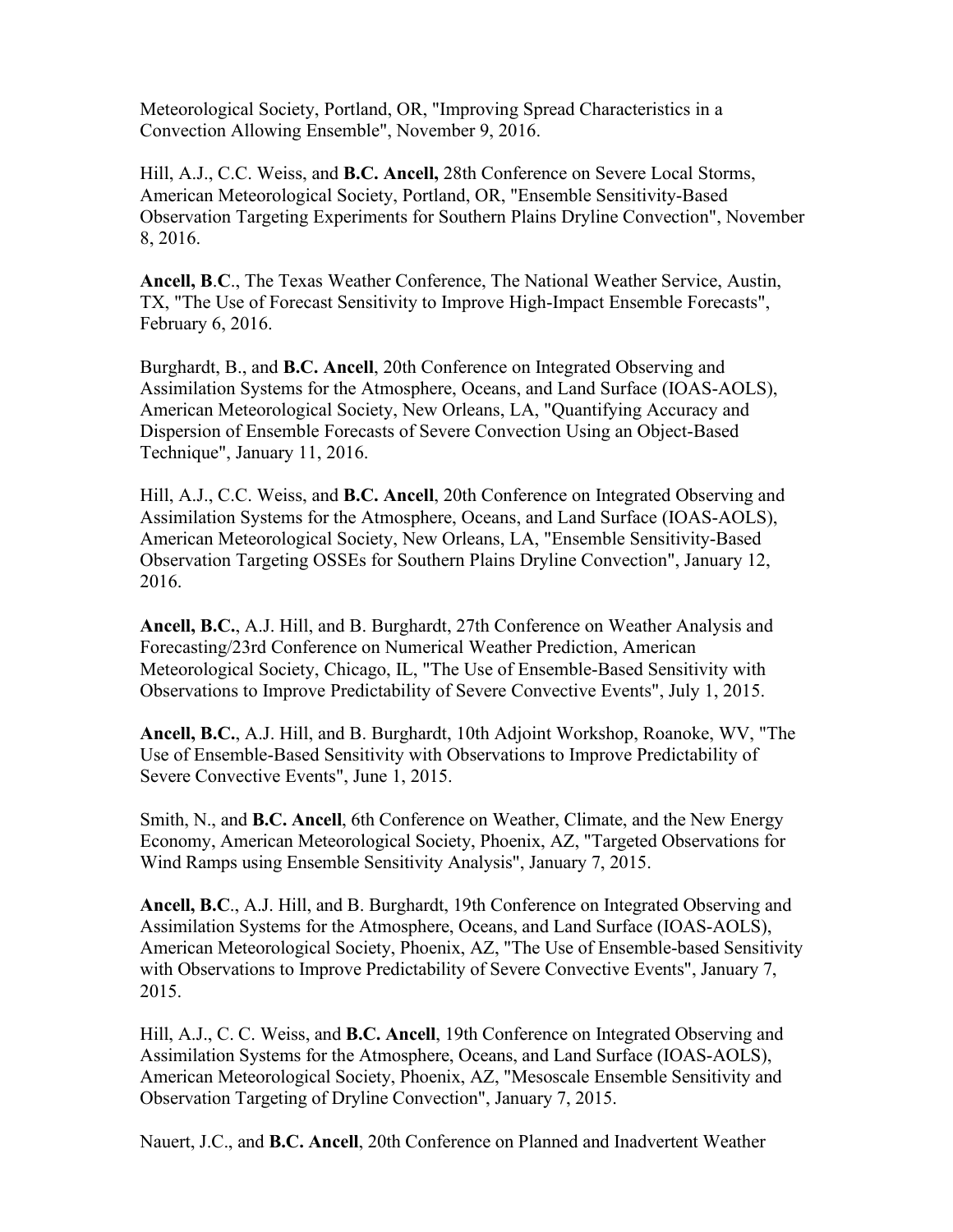Modification, American Meteorological Society, Phoenix, AZ, "Quantifying the Effect of Irrigation on Non-local Aspects of the Atmosphere", January 7, 2015.

Lauridsen, M.J., and **B.C. Ancell**, 20th Conference on Planned and Inadvertent Weather Modification, American Meteorological Society, Phoenix, AZ, "Nonlocal Inadvertent Weather Modification Associated with Wind Farms", January 7, 2015.

**Ancell, B.C**., and J.C. Nauert, 20th Conference on Planned and Inadvertent Weather Modification, American Meteorological Society, Phoenix, AZ, "The Relationship of Localized Severe Convection to Local and Non-local Irrigation", January 6, 2015.

**Ancell, B.C**., American Geophysical Union Annual Meeting, San Francisco, CA, "The Use of Ensemble-Based Sensitivity with Observations to Improve the Predictability of Severe Convective Events", December 17, 2014.

Burghardt, B., and **B.C. Ancell**, 27th Conference on Severe Local Storms, American Meteorological Society, Madison, WI, "Ensemble Sensitivity Analysis of Multiple Great Plains Convective Events", November 4, 2014.

Cobb, S., and **B.C. Ancell**, 27th Conference on Severe Local Storms, American Meteorological Society, Madison, WI, "A hydrometeorological investigation of two flash flood events at Caprock Canyons State Park in northwest Texas", November 3, 2014.

Hill, A.J., C. Weiss, and **B.C. Ancell**, 27th Conference on Severe Local Storms, American Meteorological Society, Madison, WI, "Mesoscale Ensemble Sensitivity of Dryline Convective Initiation", November 4, 2014.

Sullivan, V., E. Bruning, **B.C. Ancell**, and A, Reinhart, 27th Conference on Severe Local Storms, American Meteorological Society, Madison, WI, "Surprising sensitivity of lightning and related storm processes to environment on 4 June 2012 in West Texas", November 4, 2014.

Burghardt, B., and **B.C. Ancell**, The 6th EnKF Workshop, Buffalo, NY, "The Impact of Observation Localization on South Plains Convective Forecasts," May 20, 2014.

**Ancell, B.C**., and J.C. Nauert, European Geosciences Union General Assembly, Vienna, Austria, "Sensitivity of Severe Convective Storms to Soil Moisture and Lower Atmospheric Temperature and Water Vapor", April 30, 2014.

Hill, A.J., C. Weiss, and **B.C. Ancell**, 26th Conference on Weather Analysis and Forecasting 22nd Conference on Numerical Weather Prediction, American Meteorological Society, Atlanta, GA, "Application of Mesoscale Ensemble-based Sensitivity Analysis to Observation Targeting", February 6, 2014.

Nauert, J.C., and **B.C. Ancell**, 26th Conference on Weather Analysis and Forecasting/22nd Conference on Numerical Weather Prediction, American Meteorological Society, Atlanta, GA, "Quantifying the effect of irrigation on non-local aspects of the atmosphere", February 6, 2014.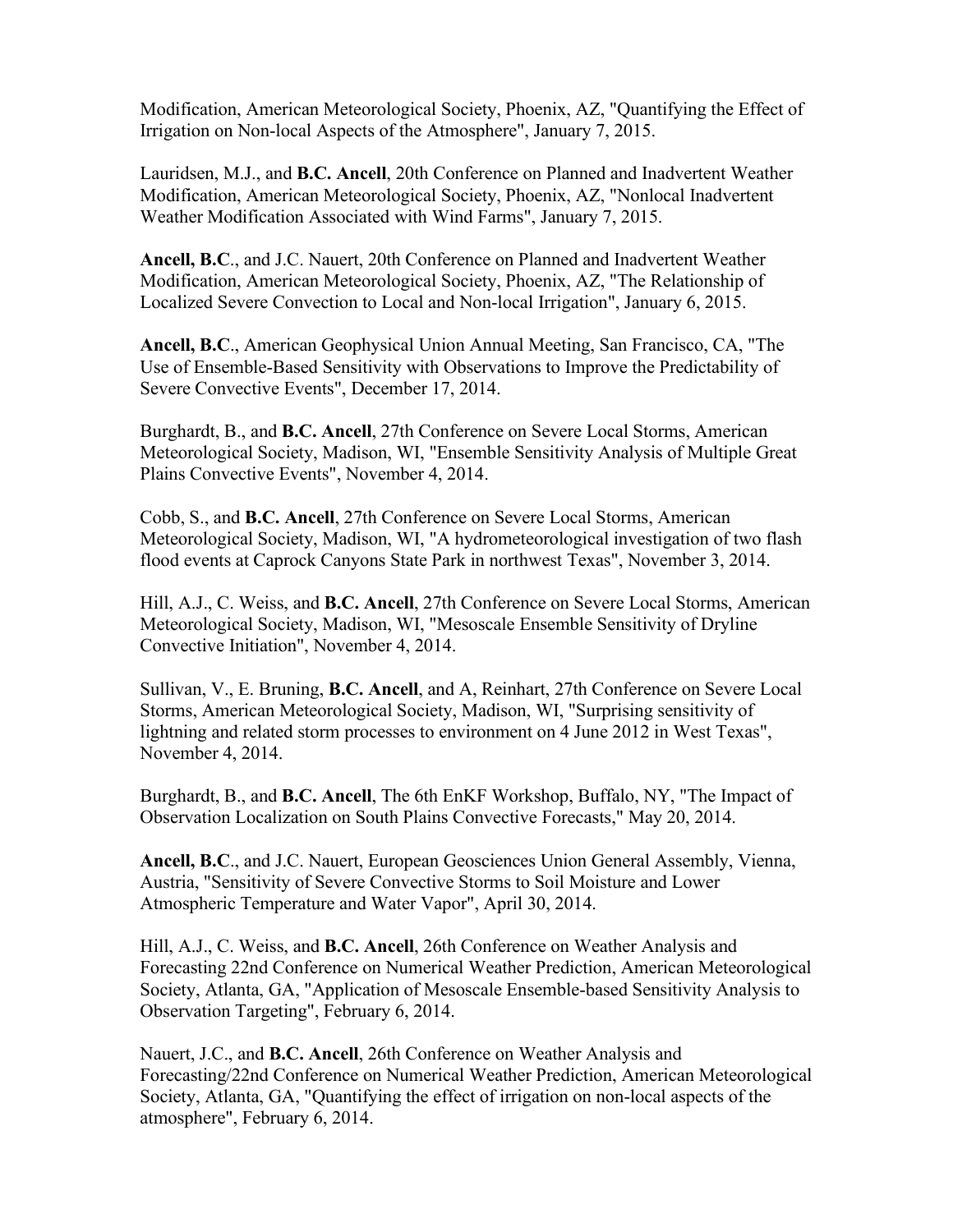Smith, N., and **B.C. Ancell**, Fifth Conference on Weather, Climate, and the New Energy Economy, American Meteorological Society, Atlanta, GA, "Ensemble Sensitivity Analysis of Wind Ramps", February 6, 2014.

Reinhart, A., and **B.C. Ancell**, 26th Conference on Weather Analysis and Forecasting / 22nd Conference on Numerical Weather Prediction, American Meteorological Society, Atlanta, GA, "Performance and Verification Results of a Cycled WRF/DART Multiscale Ensemble System at Texas Tech University", February 5, 2014.

**Ancell, B.C**., 18th Conference on Integrated Observing and Assimilation Systems for the Atmosphere, Oceans, and Land Surface (IOAS-AOLS), American Meteorological Society, Atlanta, GA, "Evaluation of Wind Forecasts and Observation Impacts using Variational and Ensemble Data Assimilation over the WFIP Southern Study Region", February 5, 2014.

**Ancell, B.C**., 26th Conference on Weather Analysis and Forecasting/22nd Conference on Numerical Weather Prediction, American Meteorological Society, Atlanta, GA, "Improving the Ensemble Predictability of High-impact Events using Forecast Sensitivity", February 4, 2014.

**Ancell, B.C.**, American Geophysical Union Annual Meeting, San Francisco, CA, "Evaluation of Wind Forecasts and Observation Impacts using Variational and Ensemble Data Assimilation over the WFIP Southern Study Region", December 10, 2013.

**Ancell, B.C**., Texas Tech University Libraries' 29th Annual Faculty Contributions Exhibit (FACE), Texas Tech University, "Examination of analyses and forecast errors of highresolution assimilation, bias removal, and digital filter initialization with a multiscale ensemble Kalman filter", October 2013.

Reinhart, A., and **B.C. Ancell**, 6th World Meteorological Organization Symposium on Data Assimilation, World Meteorological Organization, College Park, MD, "Initial Performance and Verification Results of a Cycled WRF/DART Multiscale Ensemble System at Texas Tech University", October 9, 2013.

**Ancell, B.C**., 16th Cyclone Workshop, SUNY Albany/McGill University, Sainte-Adele, Quebec, Canada, "The Role of Nonlinear Perturbation Evolution in Best-Guess Forecasts of Land-Falling Midlatitude Cyclones", September 25, 2013.

**Ancell, B.C**., American Meteorological Society 15th Conference on Mesoscale Processes, American Meteorological Society, Portland, OR, "Evaluation of Wind Ramp Forecasts using Variational and Ensemble Data Assimilation over the WFIP Southern Study Region", August 7, 2013.

Hill, A.J., C. Weiss, and **B.C. Ancell**, 15th Conference on Mesoscale Processes, American Meteorological Society, Portland, OR, "Utilizing Ensemble Sensitivity for Data Denial Experiments on the 4 April 2012 Dallas, Texas Dryline-Initiated Convective Outbreak Using West Texas Mesonet Observations and WRF-DART Data Assimilation", August 6, 2013.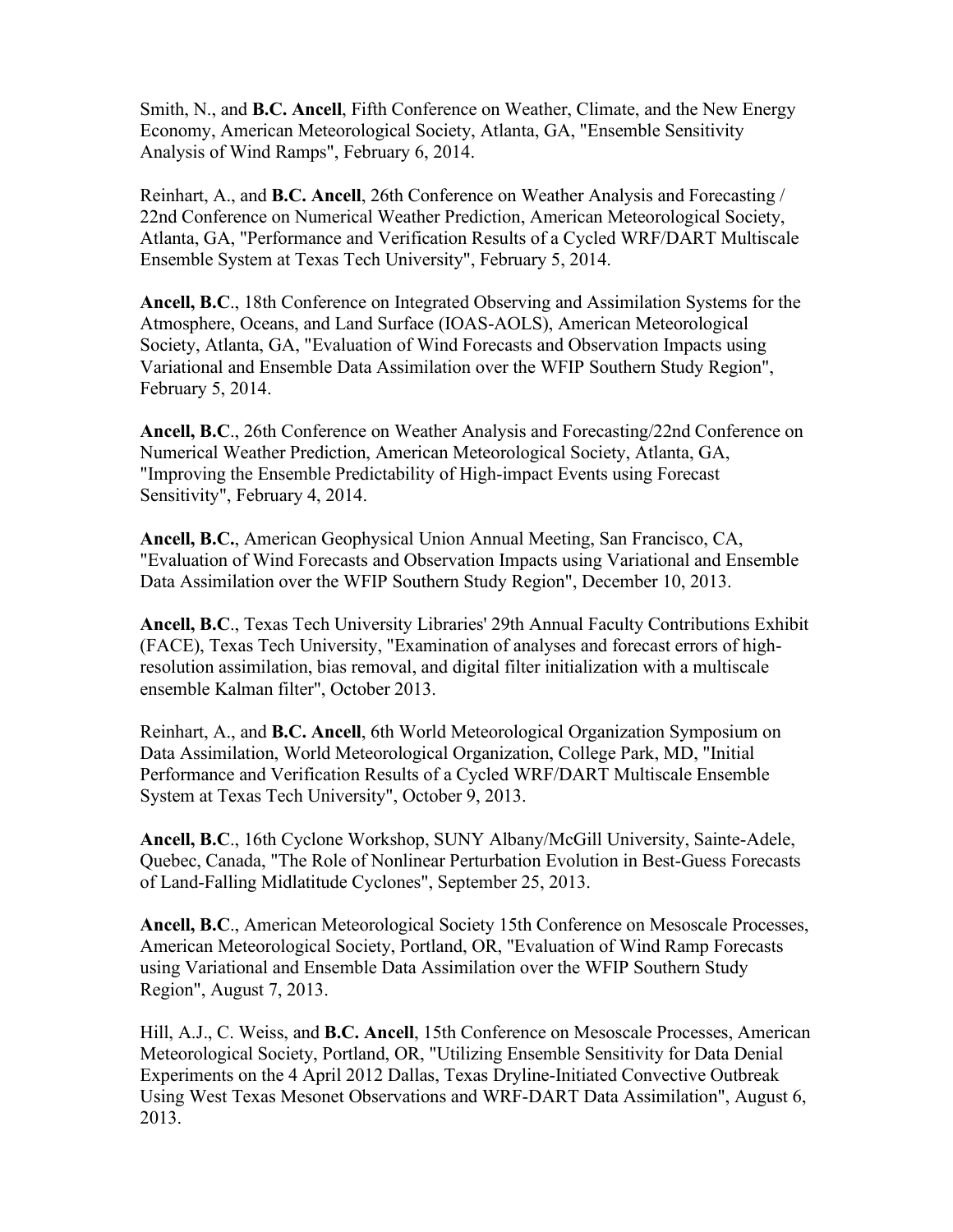McMurdie, L.A., and **B.C. Ancell**, 17th Symposium on Integrated Observing and Assimilation Systems for the Atmosphere, Ocean, and Land Surface, American Meteorological Society, Austin, TX, "Predictability Characteristics of Land-falling Cyclones Along the North American West Coast", January 9, 2013.

Hollan, M., and **B.C. Ancell**, Special Symposium on Advancing Weather and Climate Forecasts: Innovative Techniques and Applications, American Meteorological Society, Austin, TX, "Evaluating Predictability of Severe Convection using a WRF Ensemble Kalman Filter", January 9, 2013.

Bednarczyk, C., and **B.C. Ancell**, Special Symposium on Advancing Weather and Climate Forecasts: Innovative Techniques and Applications, American Meteorological Society, Austin, TX, "Use of Ensemble Sensitivity Analysis in the Forecasting of Convective Events", January 9, 2013.

Freedman, J., P. Beaucage, J. Zack, J. Monobianco, I. Flores, J. Schroeder, **B.C. Ancell**, K. Brewster, K. Orwig, S. Basu, V. Banunarayanan, J. Wilczak, J.W. Cline, M. Marquis, L.K. Berg, 4th Conference on Weather, Climate, and the New Energy Economy, American Meteorological Society, Austin, TX, "The Wind Forecasting Improvement Project (WFIP): Results from the Southern Study Area", January 9, 2013.

**Ancell, B.C**., C.F. Mass, K. Cook, and B. Colman, 17th Symposium on Integrated Observing and Assimilation Systems for the Atmosphere, Ocean, and Land Surface, American Meteorological Society, Austin, TX, "Objective and Forecaster Evaluation of Current NWS Mesoscale Surface Analysis Techniques", January 9, 2013.

**Ancell, B.C**., American Geophysical Union Annual Meeting (Nonlinear Geophysics Session), San Francisco, CA, "Improving the Ensemble Predictability of High-Impact Events Using Forecast Sensitivity", December 6, 2012.

Freedman, J., J. Wilczak, S. Calvert,J. Zack, K. Orwig, J. Schroeder, **B.C. Ancell**, K. Brewster, S. Basu, V. Banunarayanan, 11th International Wind Integration Workshop, Energynautics GmbH, Lisbon, Portugal, "The Wind Forecasting Improvement Project: Description and Results from the Southern Study Region", November 14, 2012.

**Ancell, B.C**., Texas Tech University Libraries' 28th Annual Faculty Contributions Exhibit (FACE), Texas Tech University Libraries, Texas Tech University, "CAREER: Quantifying Inadvertent Weather Modification and Education through Museum Programs", October 2012.

**Ancell, B.C**., and C. Weiss, Texas Tech University Libraries' 28th Annual Faculty Contributions Exhibit (FACE), Texas Tech University Libraries, Texas Tech University, "Integration of Forecast Sensitivity into the NWS Forecasting Process to Improve Predictability of High-impact Weather", October 2012.

**Ancell, B.C**., The Canadian Meteorological and Oceanographic Society 2012 Congress/American Meteorological Society 21st Conference on Numerical Weather Prediction and 25th Conference on Weather Analysis and Forecasting, American Meteorological Society and Canadian Meteorological and Oceanographic Society,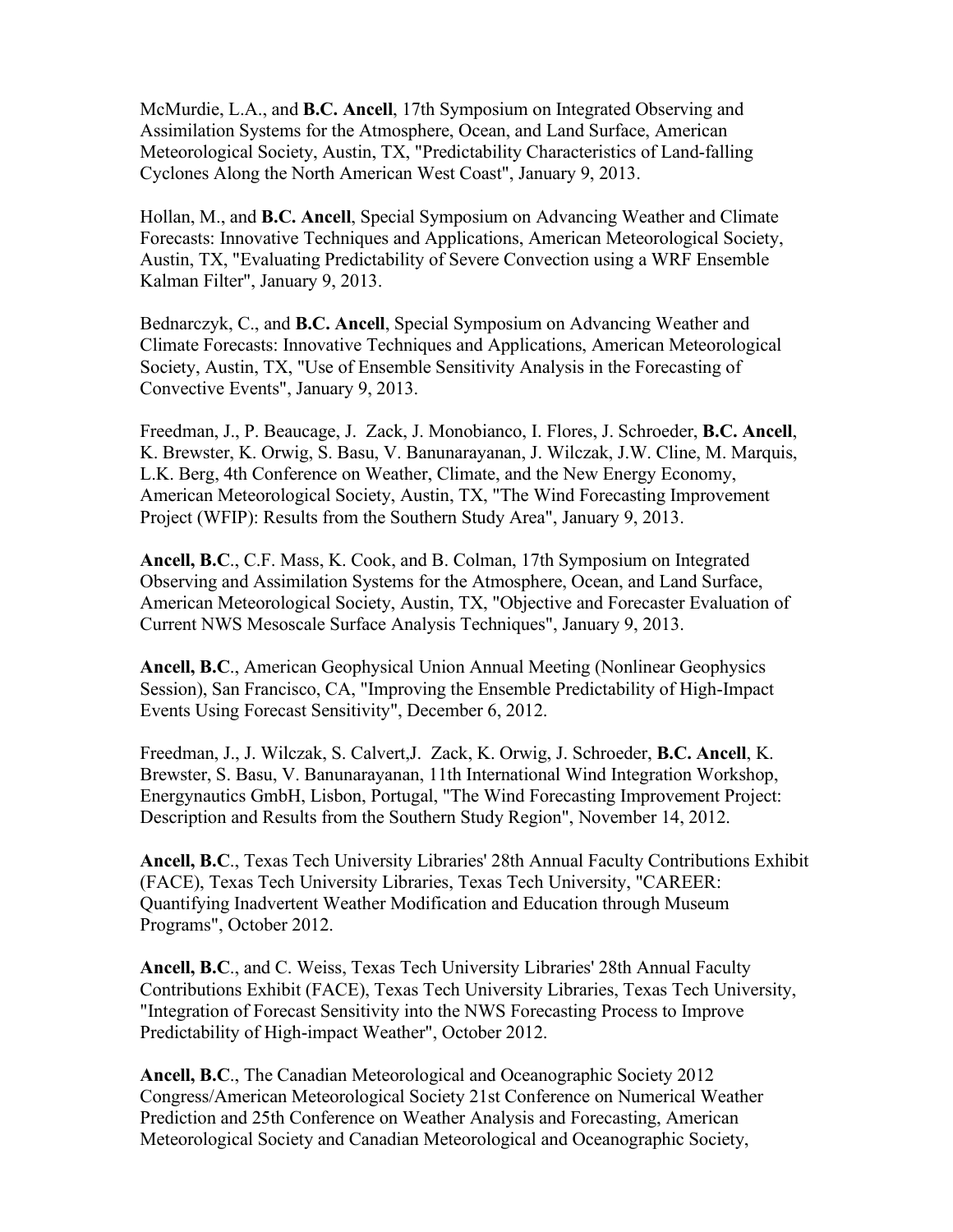Montreal, Canada, "Nonlinear Characteristics of Ensemble Perturbation Evolution for Land-Falling North American Mid-latitude Cyclones", May 30, 2012.

Bednarczyk, C., and **B.C. Ancell**, The 5th EnKF Workshop, Rensselaerville, New York, "Forecast Sensitivity of an April 2012 Southern Plains Convective Event", May 21, 2012.

**Ancell, B.C**., The 5th EnKF Workshop, Rensselaerville, New York, "Nonlinear Characteristics of Ensemble Perturbation Evolution for Land-Falling North American Mid-latitude Cyclones", May 21, 2012.

Kashawlic, E., and **B.C. Ancell**, Wind Farms' Underperformance and Partnerships: Building Partnerships to Meet the 2030 Grand Challenge, National Wind Resource Center (NWRC), TTU, Lubbock, TX, "Comparing observation impact between ensemble and variational data assimilation schemes on short-term, low-level wind forecasting", March 28, 2012.

**Ancell, B.C**., American Geophysical Union Annual Meeting (Nonlinear Geophysics Session), San Francisco, CA, "Predictability Characteristics of Land-falling North American Cyclones", December 6, 2011.

Kashawlic, E., and **B.C. Ancell**, The 9th International Adjoint Workshop, NASA, Cefalu, Sicily, Italy, "Comparing observation impact on lowlevel wind forecasts between an ensemble Kalman filter and a 3DVAR data assimilation scheme", October 11, 2011.

**Ancell, B.C**., L.A. McMurdie, and R. Langland, The 9th International Adjoint Workshop, NASA, Cefalu, Sicily, Italy, "The Predictability of North American Land-falling Cyclones", October 10, 2011.

**Ancell, B.C**., Texas Tech University Libraries' 27th Annual Faculty Contributions Exhibit (FACE), Texas Tech University Libraries, Lubbock, TX, "Evaluation of Surface Analyses and Forecasts with a Multiscale Ensemble Kalman Filter in Regions of Complex Terrain", October 2011.

McMurdie, L.A., and **B.C. Ancell**, 15th Cyclone Workshop, SUNY-Albany/McGill University, Pacific Grove, CA, "Characteristics of Short-term Predictability of Landfalling Cyclones along the North American West Coast", April 1, 2011.

**Ancell, B.C**., American Meteorological Society Annual Meeting Student Conference, Seattle, WA, "Conversations with Professionals", January 22, 2011.

**Ancell, B.C**., L.A. McMurdie, and R. Langland, 24th Conference on Weather and Forecasting/20th Conference on Numerical Weather Prediction, American Meteorological Society, Seattle, WA, "Characteristics of Short-term Predictability of Land-falling Cyclones along the North American West Coast", January 24, 2011.

**Ancell, B.C**., C.F. Mass, P. Regulski, K. Cook, and B. Colman, Joint Session: 15th Symposium on Integrated Observing and Assimilation Systems for the Atmosphere, Ocean, and Land Surface/24th Conference on Weather and Forecasting and 20th Conference on Numerical Weather Prediction, American Meteorological Society, Seattle,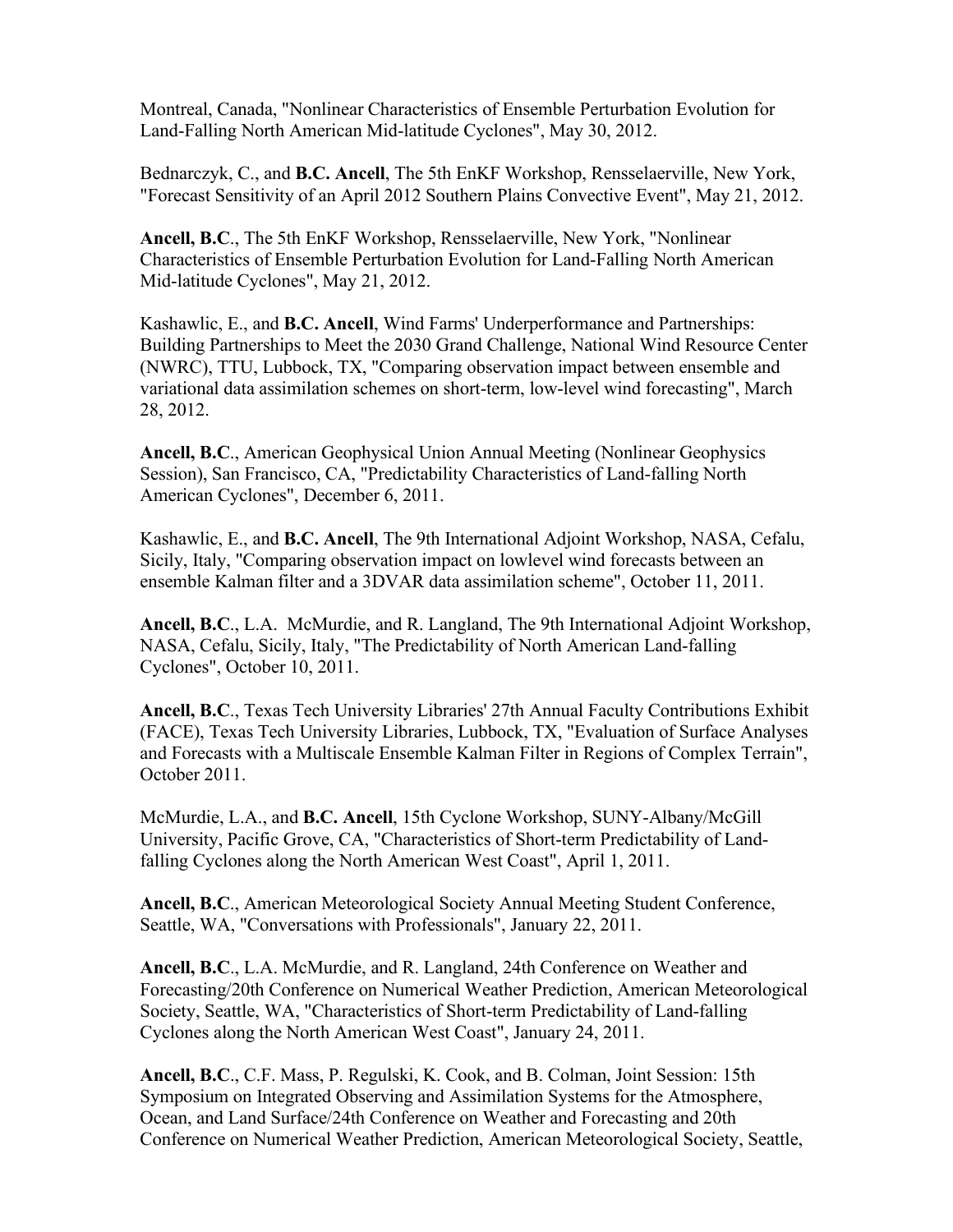WA, "Comparison of RTMA and an Ensemble Kalman Filter Surface Analyses", January 26, 2011.

Ancell, B.C., 8<sup>th</sup> International Workshop on Adjoint Model Applications in Dynamic Meteorology, Tannersville, PA, "The Sensitivity of Adjoint Sensitivity", May 20, 2009.

**Ancell, B.C**. and C.F. Mass, Pacific Northwest Weather Workshop, Seattle, WA, "Toward a Pacific Northwest High-resolution Analysis of Record Using an Ensemble Kalman Filter", March 21, 2009.

**Ancell, B.C.** and C.F. Mass, 14th Cyclone Workshop, Sainte-Adele, Quebec, Canada, "Comparison of Two Operational Ensemble Systems in the Prediction of a Pacific Northwest Windstorm", September 24, 2008.

**Ancell, B.C**. and C.F. Mass, 22nd Conference on Weather Analysis and Forecasting/18th Conference on Numerical Weather Prediction, American Meteorological Society, Park City, UT, "The Use of Ensemble-based Sensitivity for Determining the Impact of Supplemental Observations", June 28, 2007.

**Ancell, B.C.** and C.F. Mass, 13th Cyclone Workshop, Monterey, CA, "Structure, Growth Rates, and Tangent-Linear Accuracy of Adjoint Sensitivities with Respect to Horizontal Resolution", October 22, 2006.

**Ancell, B.C**. and C.F. Mass, 7th International Workshop on Adjoint Applications in Dynamic Meteorology, Obergurgl, Tyrol, Austria, "Comparing Ensemble and Adjoint Sensitivity Analysis", October 9, 2006.

**Ancell, B.C**. and C.F. Mass, 20th Conference on Weather Analysis and Forecasting/16th Conference on Numerical Weather Prediction, American Meteorological Society, Seattle, WA, "A 4DVAR Analysis of the February 7-8, 2002 Oregon Cyclone", January 13, 2004.

**Ancell, B.C.** and C.F. Mass, 12th Cyclone Workshop, Val Morin, Quebec, Canada, "The Role of Initial Condition Error in the February 7th, 2003 Oregon Cyclone Forecast Bust: A 4DVAR Viewpoint", September 26, 2003.

## **Academic Advising**

## **Master's Committee Chair, Degree Received**

Erin Kashawlic, "Comparing Observation Impact between Variational and Ensemble Data Assimilation Schemes on Short-term, Low-level Wind Forecasting"

Padriac Fowler, "Comparison of Boundary Layer Schemes for Wind Prediction"

Chris Bednarczyk, "Ensemble Sensitivity Analysis Applied to Southern Plains Convection"

Michael Hollan, "Ensemble Mean Storm-Scale Performance in the Presence of Nonlinearity and Best Member Techniques for Improved Prediction"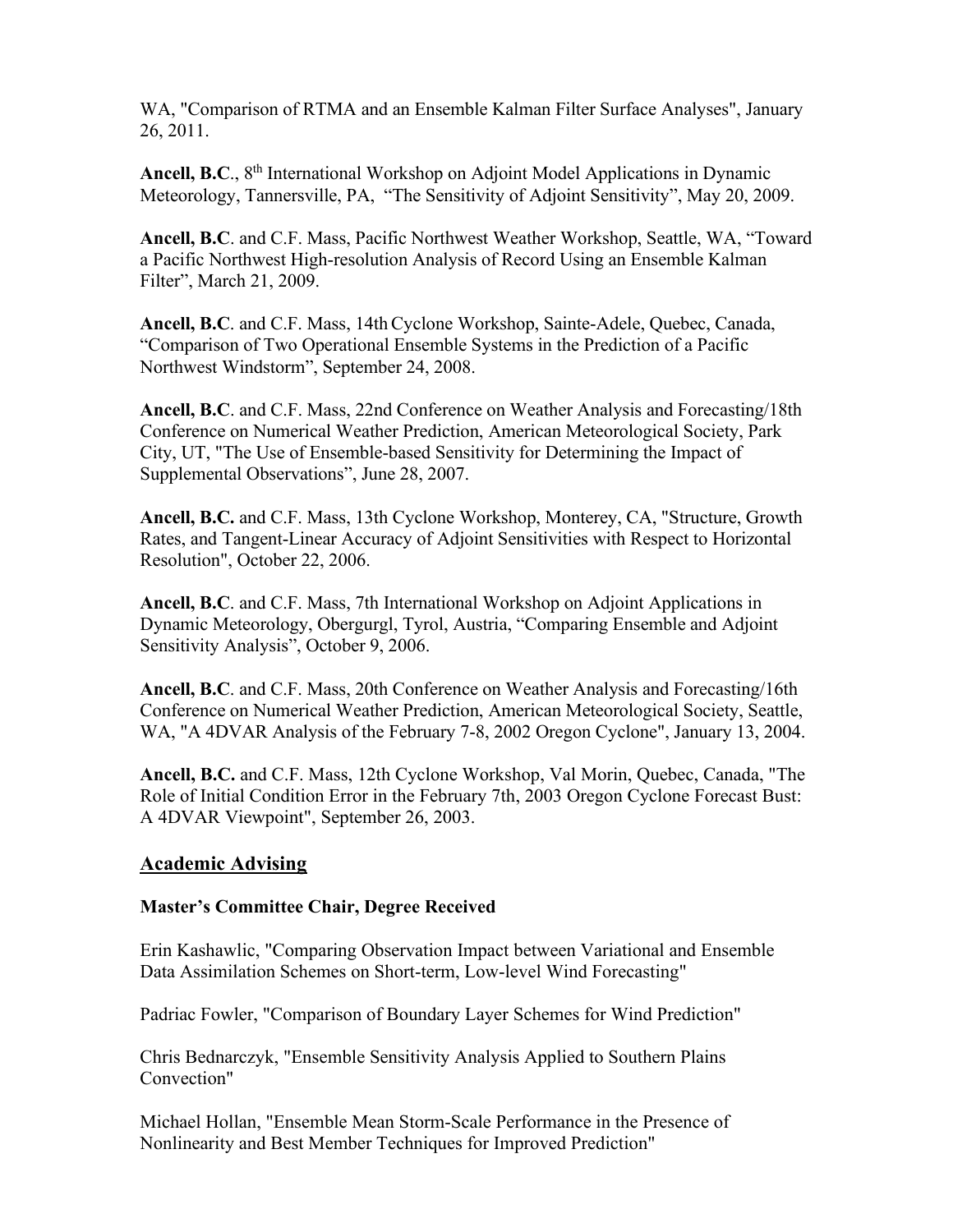Nicholas Smith, "Ensemble Sensitivity of Wind Ramp Events with Applications to Targeted Observations"

Christian Nauert, "Quantifying the Effect of Irrigation on Non-local Aspects of the Atmosphere"

Matthew Lauridsen, "Inadvertent Weather Modification Associated with Wind Farms"

Meghan Mitchell, "Development of Statistical Post-Processing Techniques for Improved Low-level Wind Speed Forecasts in West Texas"

Allison Bogusz, "Modeling the Nonlocal Effects of Summer Growing Season Irrigation in the Great Plains"

Austin Coleman, "The Value of Ensemble Sensitivity-Based Subsetting for Forecasts of Severe Convection"

Tyler Wixtrom, "Improved Skill from Adaptive Ensembles"

Russel Manser, "Comparison of Ensemble Strategies for High-Resolution, Probabilistic Forecasting"

Isaac Arseneau, "Refinement of Targeted Observing to Improve Forecasts of Severe Convection"

### **Master's Committee Chair, In Process**

Jon Madden, "The Impact of Satellite Data Assimilation on DART EnKF Forecasts"

Jilliann Dufort, "Examination of Time-Lagged Storm-Scale Ensembles"

### **Master's Committee Member, Degree Received**

Timothy Sliwinski, "Convective Cloud Development prior to Deep Moist Convection Initiation within WRF-LES"

Aaron Hill, "Mesoscale Data Assimilation and Ensemble Sensitivity Analysis Towards Improved Predictability of Dryline Convection"

Jennifer Daniel, "An Analysis of the 26 September 2012 Multicellular Cluster to MCS Event over the South Plains from the Perspective of the West Texas Lightning Mapping Array"

Christian Boyer, "The Origin of Rotation in QLCS Thunderstorms"

David Newbern, "Dynamical Processes Associated with Winter Lightning Events in Iowa"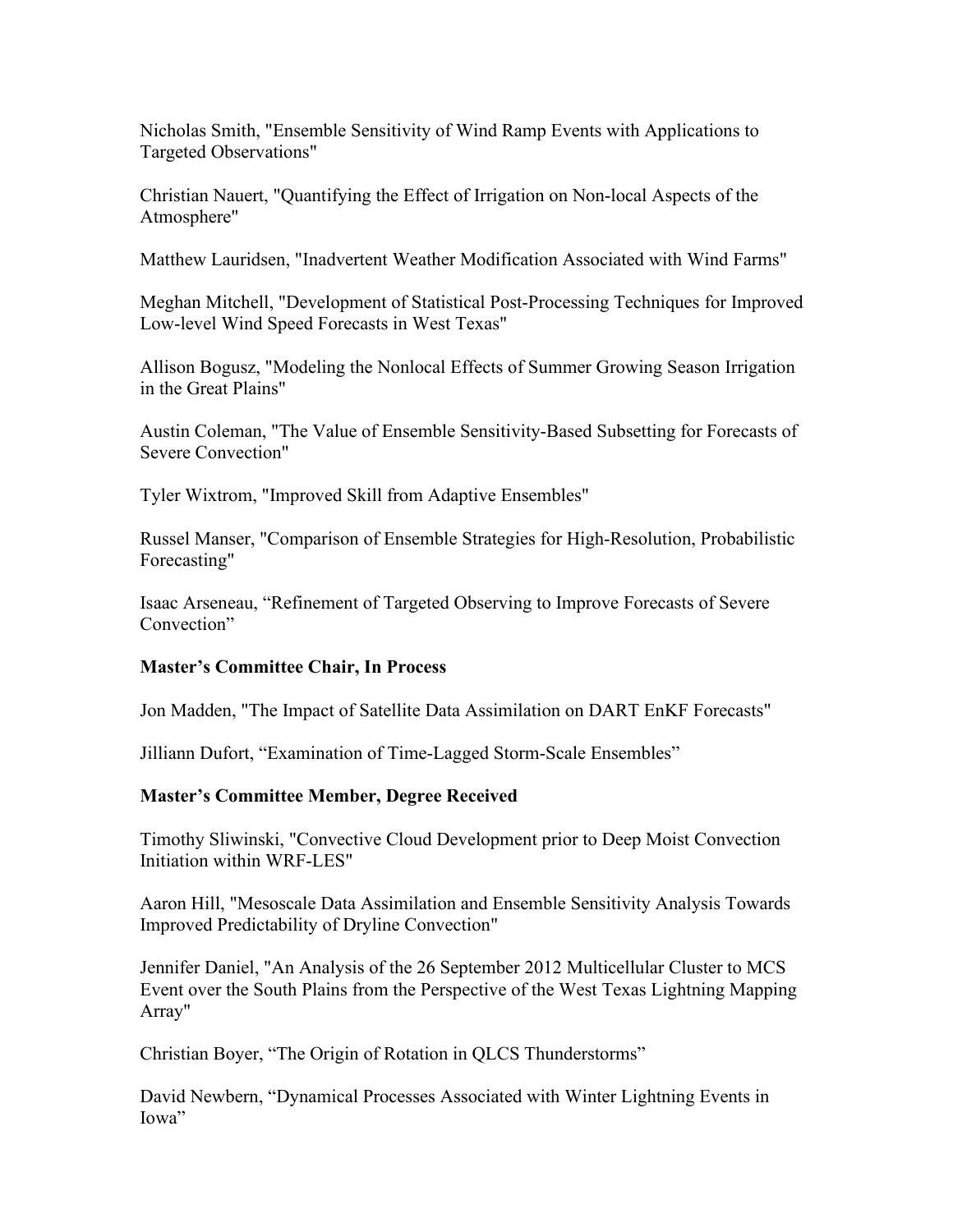Roberto Espinoza, "Reevaluating the Boundary Conditions of the Perturbation Pressure Poisson Equation and an Iterative Solution on a Non-Uniform Grid"

### **Master's Committee Member, In Process**

Matt Asel, "High-Frequency Analyses of Record for Lower Atmospheric Wind Fields"

### **Ph.D. Committee Chair, Degree Received**

Brock Burghardt, "Performance Characteristics of Convection-Allowing Ensemble Forecasts with Varied Physics Parameterizations"

Nicholas Smith, "A Sensitivity Study on Wind Ramp Events in the Columbia River Basin"

### **Ph.D. Committee Chair, In Process**

Austin Coleman, "Advanced Data Mining Techniques for Improved Prediction of Severe Convection"

Tyler Wixtrom, "Statistical Models to Predict Lower Atmospheric Wind Loading within Land-Falling Tropical Storms"

Russell Manser, "Development of Machine Learning-Based Utility Management Systems"

Isaac Arseneau, "Advanced Techniques for Observation Targeting for Severe Convection"

## **Ph.D. Committee Member, Degree Received**

Patrick Skinner, "Observations and Ensemble Kalman Filter Analyses of Multiple Internal Rear-Flank Downdraft Momentum Surges within the 18 May 2010, Dumas, Texas Supercell"

Anthony Reinhart, "Effects of Multimoment Microphysical Parameterizations using Multiparameter EnKF Simulations on the Supercell Cold Pool"

Vanna Chmielewski, "Understanding the Surprising Variation in Storm Charge Structures on 4 June 2012 over West Texas"

Aaron Hill, "Observation Targeting for Convection using Ensemble Sensitivity Analysis"

Abby Hutson, "Ensemble Sensitivity Analysis Applied to Convective Scales"

### **Ph.D. Committee Member, In Process**

Jimin Chun, "Simulating the Planetary Boundary Layer with Coupled WRF-LES Simulations"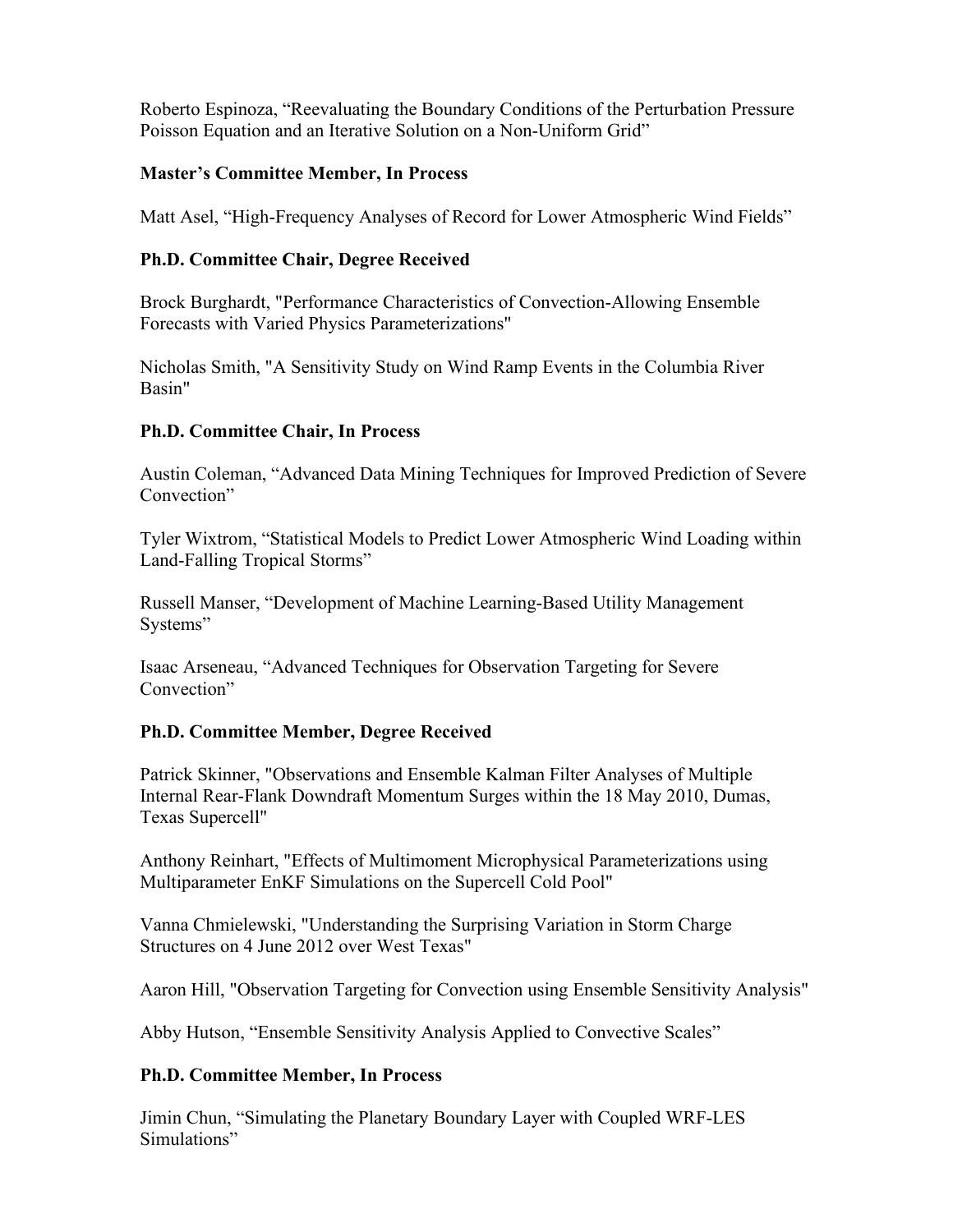### **Undergraduate Students Advised**

Cody Comiskey, "Evaluation of WRF Real-time Weather Forecasts" Tiffany Fisher, "Evaluation of Model Forecasts at Different Lead Times"

Ashley Gilbreath, "Development of a Road Weather Warning System"

Clyde Barbian, "Examination of Forecasts of the 2011 Joplin, MO Tornado"

Megan Jares, "Evaluation of Model Forecasts at Different Resolution"

Kacie Hoover, "A High-Resolution View of Average Wind Speed and Direction across the U.S."

Elaine Jones, "Investigation of Wind Bias in the TTU Operational Weather Forecast Model"

Michael Cook, "Examination of Wind Bias in the TTU Real Time Forecasting System"

Thomas Martin, "Investigation into Hurricane Characteristics and Observed Rainfall"

Christopher Sullivan, "The Causes of U.S. Southern Plains Snowstorms"

Emily Stolarz, "Variations of Convective Forecast Skill with Different Lead Times"

Leslie Salazar, "The Effects of Turbulence on Wind Power Forecasts"

John Dunlap, "Flow Characteristics and Precursors of West Texas Winter Weather Events"

Nikolas Kraatz, "Examination of Observational and Numerical Model Solar Radiation and Temperature Data"

### **Service**

### **Departmental Service**

National Wind Institute Curriculum Committee Member May 2015 – Present

Faculty Advisor, Texas Tech Student Chapter of the American Meteorological Society September 2010 – Present

Third-year Review Committee (Neo McAdams) February 2021 – March 2021

Atmospheric Sciences Teaching Assistant Coordinator January 2012 - May 2012, January 2014 - May 2014, June 2015 - December 2015, August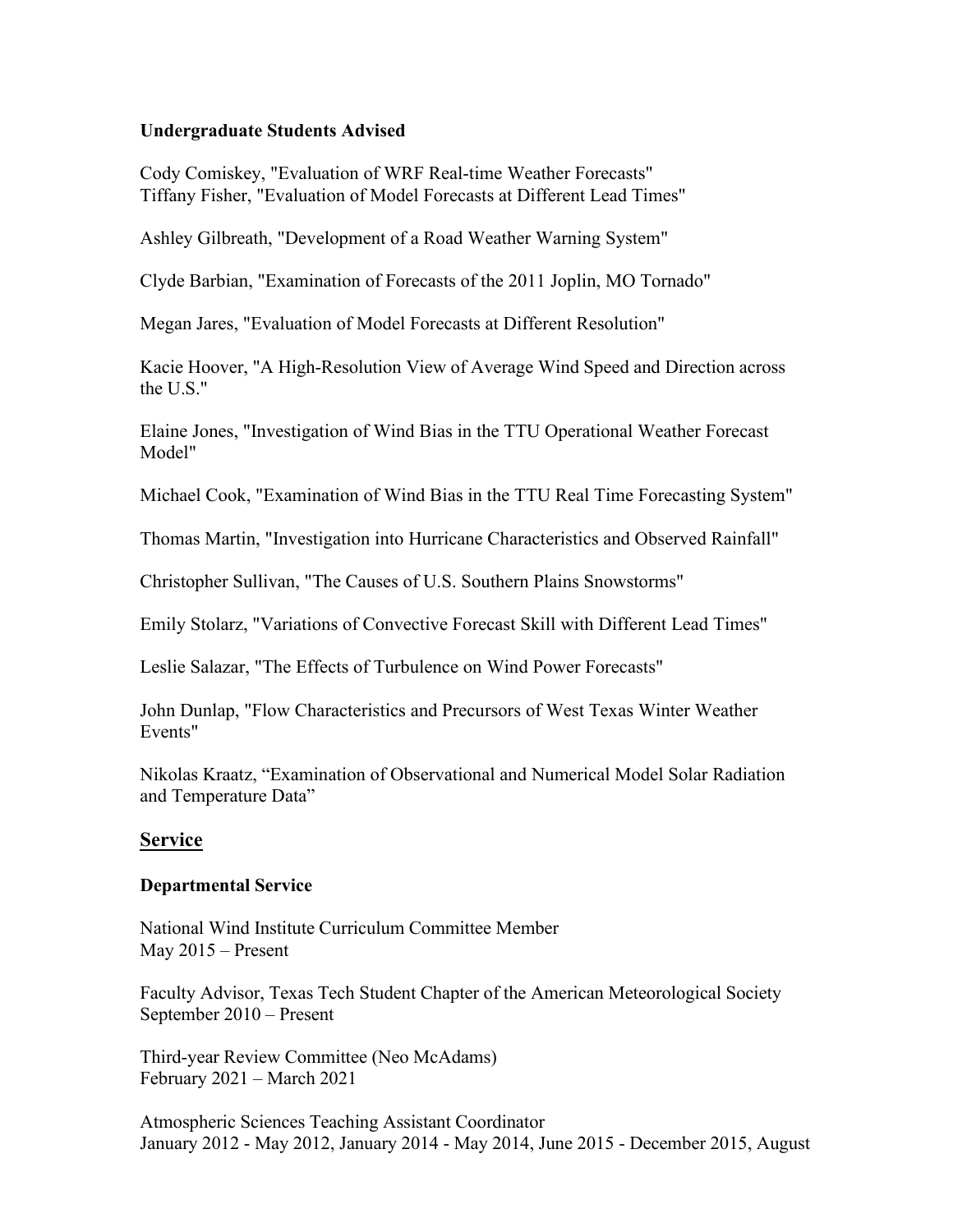2017 - December 2017, August 2018 - December 2018, August 2019 – December 2019

Peer Teaching Evaluations Johannes Dahl (May 2017), Karin Ardon-Dryer (November 2019), Sandip Pal (February 2021) , Seiichi Nagihara (September 2021)

Geospatial Technology Faculty Search Committee Member September 2012 - March 2013

Wind Science and Engineering (WISE) Curriculum Committee Member September 2010 - January 2013

Geology Faculty Search Committee Member November 2010 - March 2011

Atmospheric Sciences Faculty Search Committee #1 Member January 2010 - April 2010

Atmospheric Sciences Faculty Search Committee #2 Member January 2010 - April 2010

#### **University Service**

Llano River Field Station Director Search Committee Member November 2019 – July 2020

Global Laboratory for Energy Asset Management and Manufacturing (GLEAMM) Director Search Committee Member November 2020 – March 2021

National Wind Institute Director Search Committee Member July 2016 - January 2019

Global Laboratory for Energy Asset Management and Manufacturing (GLEAMM) Director Search Committee Member November 2018 - April 2019

#### **Service to the Profession**

Guest Editor, *Journal of Hydrology* (Elsevier) January 2020 – Present

Co-convener, American Geophysical Union Annual Meeting Session: Nonlinear Geophysics 2010-present

Scientific Program Committee, NOAA Texas Weather Conference 2016 – Present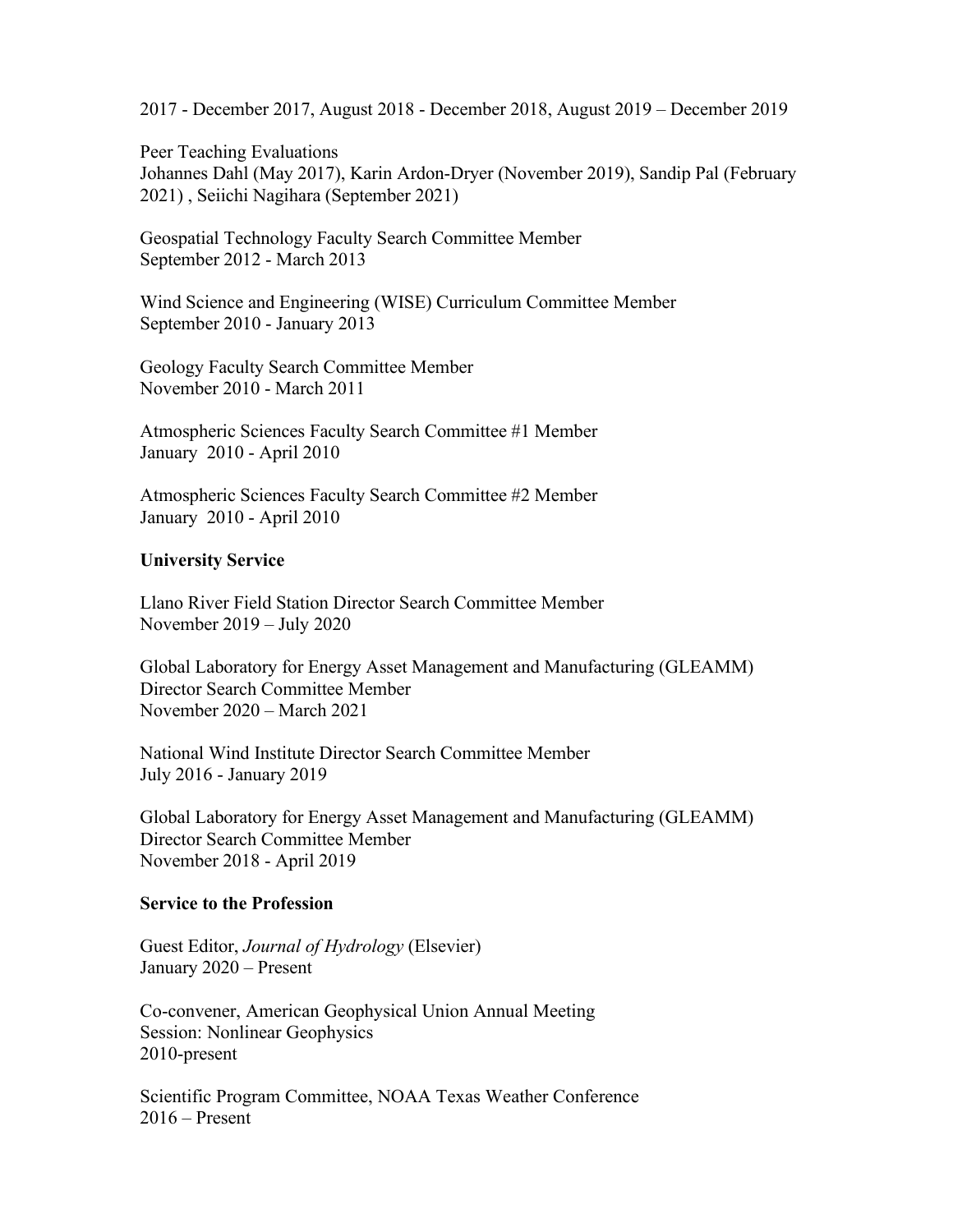Editor, *Weather and Forecasting* (American Meteorological Society) January 2015 - Present

Associate Editor, *Journal of Applied Meteorology and Climatology* (American Meteorological Society) January 2014 – February 2017

Associate Editor, *Weather and Forecasting* (American Meteorological Society) January 2011 – December 2014

Associate Editor, *Monthly Weather Review* (American Meteorological Society) January 2010 – December 2014

Reviewer:

*Monthly Weather Review* (American Meteorological Society) *Weather and Forecasting* (American Meteorological Society) *Journal of Applied Meteorology and Climatology* (American Meteorological Society) *Journal of the Atmospheric Sciences* (American Meteorological Society) *Bulletin of the American Meteorological Society* (American Meteorological Society) *Journal of Geophysical Research: Atmospheres* (American Geophysical Union) *Tellus* (International Meteorological Institute in Stockholm) *Quarterly Journal of the Royal Meteorological Society* (Royal Meteorological Society) National Science Foundation (proposal review)

## **Other Relevant Experience, Activities, and Recognition**

Evaluation of Ensemble Sensitivity at the NOAA Hazardous Weather Testbed Spring Forecast Experiment May - June 2016, May - June 2018, May - June 2019, May – June 2020

Texas Public Radio, "Smart Home Experiment May Change How We Conserve Water, Build and Live" January 2020

American Meteorological Society on the Air Podcast, "The Emerging Area of Seasonal Prediction" September 2019

National Center for Atmospheric Research Modeling/Data Assimilation Site Visit Team (National Science Foundation) June 2016

Professional Consulting, Windborne Systems January 2020 - Present

Professional Consulting, Jones-Walker Litigation July 2014 - November 2016

Professional Consulting, Evergreen Exhibitions